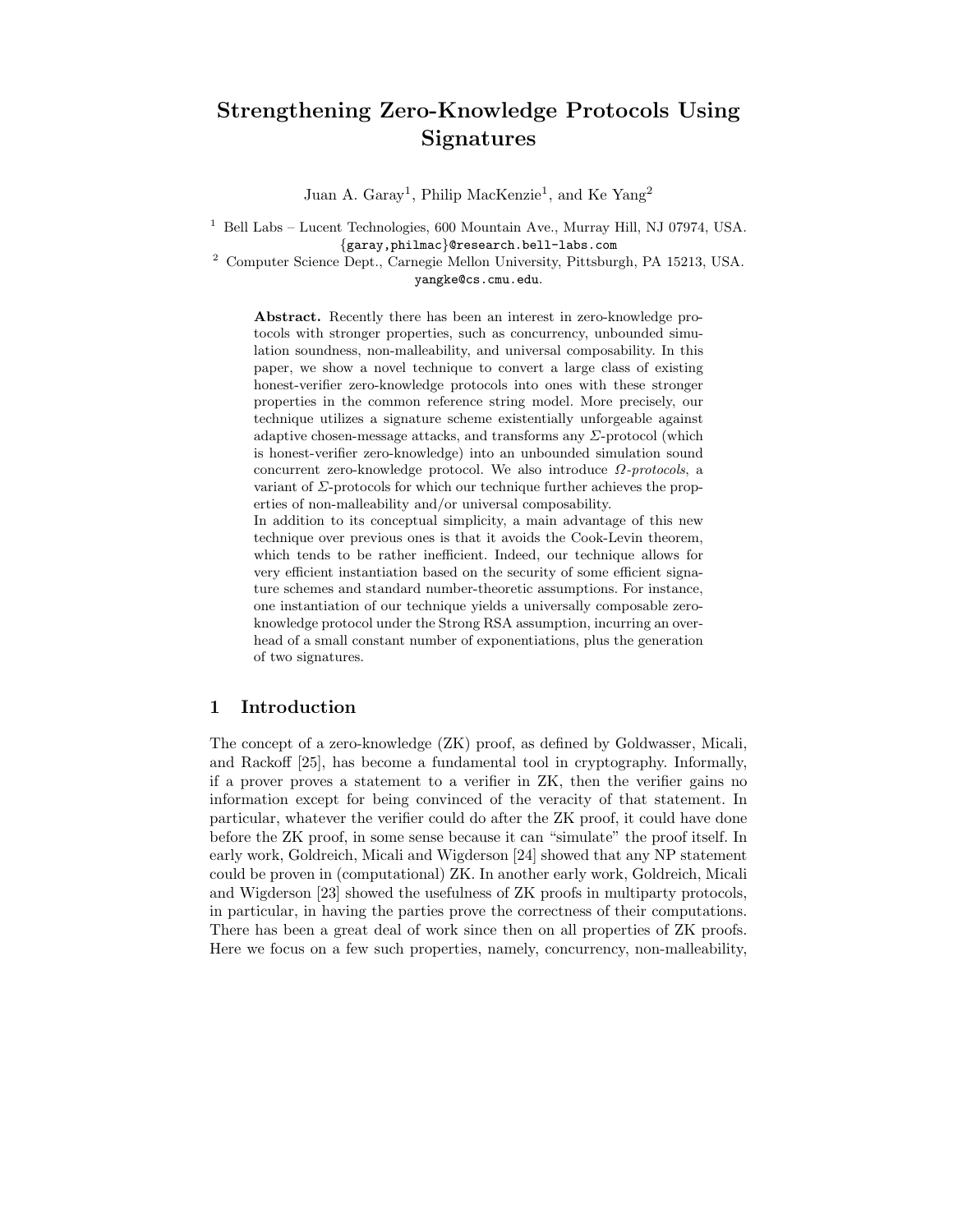simulation soundness, and universal composability, with our main goal being to construct efficient protocols that achieve these properties.

The problem of concurrency was first discussed in Dwork, Naor and Sahai [17]. Informally, the problem arises when many verifiers are interacting with a prover. An adversary controlling all the verifiers may coordinate the timing of their messages so that a simulator would not be able to simulate the execution of the prover in polynomial time. Canetti et al. [7] showed that without additional assumptions, such as timing constraints or a common reference string, logarithmic rounds are necessary to achieve concurrent (black-box) ZK. Prabhakaran, Rosen, and Sahai [37] showed that logarithmic rounds suffice. On the other hand, Damgård [13] showed that concurrent, constant-round ZK protocols can be achieved in the common reference string model. Furthermore, Barak [1] showed that by using a non black-box simulator, constant-round, concurrent protocols can be constructed in the plain model.<sup>3</sup>

The problem of malleability was first pointed out by Dolev, Dwork and Naor [16]. Roughly speaking, the problem is that an adversary may be able to play a "man-in-the-middle" attack on a ZK protocol, playing the role of the verifier in a first protocol, and that of the prover in a second protocol, and such that using information from the first protocol he is able to prove something in the second protocol that he could not prove without that information. A ZK protocol that does not suffer from this problem is said to achieve one-time non-malleability (since the adversary only interacts with one prover). Dolev, Dwork and Naor give a construction of a one-time non-malleable ZK protocol that uses a polylogarithmic number of communication rounds. Katz [28] describes efficient protocols for one-time non-malleable proofs of plaintext knowledge for several encryption schemes. His protocols work in the common reference string model, and consist of three rounds and constant number of exponentiations. However, since the witness extractor uses "rewinding," the resulting protocols were only proven secure in a concurrent setting with the introduction of timing constraints. Barak [2] gives a construction of constant-round, one-time non-malleable ZK protocols in the plain model. His construction uses a non-blackbox proof of security and is not very efficient. Sahai [40] provides a definition for one-time non-malleability in the case of non-interactive ZK (NIZK) proofs. De Santis et al. [15] generalize this to unbounded non-malleability of NIZK proofs, where even any polynomial number of simulator-constructed proofs does not help an adversary to construct any new proof. (As they do, for the remainder of this paper we will simply refer to this property as non-malleability, leaving off the "unbounded" modifier.) Their definition is very strong in that (in some sense) it requires a witness to be extractable from the adversary. They give two constructions of non-malleable ZK proofs for any NP language. In fact, these proofs are non-interactive, and thus achieve concurrent (constant-round) ZK.

<sup>&</sup>lt;sup>3</sup> His construction, however, only admits bounded concurrency, meaning that the number of sessions that the protocol can execute concurrently and still retain its zeroknowledge property is at most a fixed polynomial in the security parameter.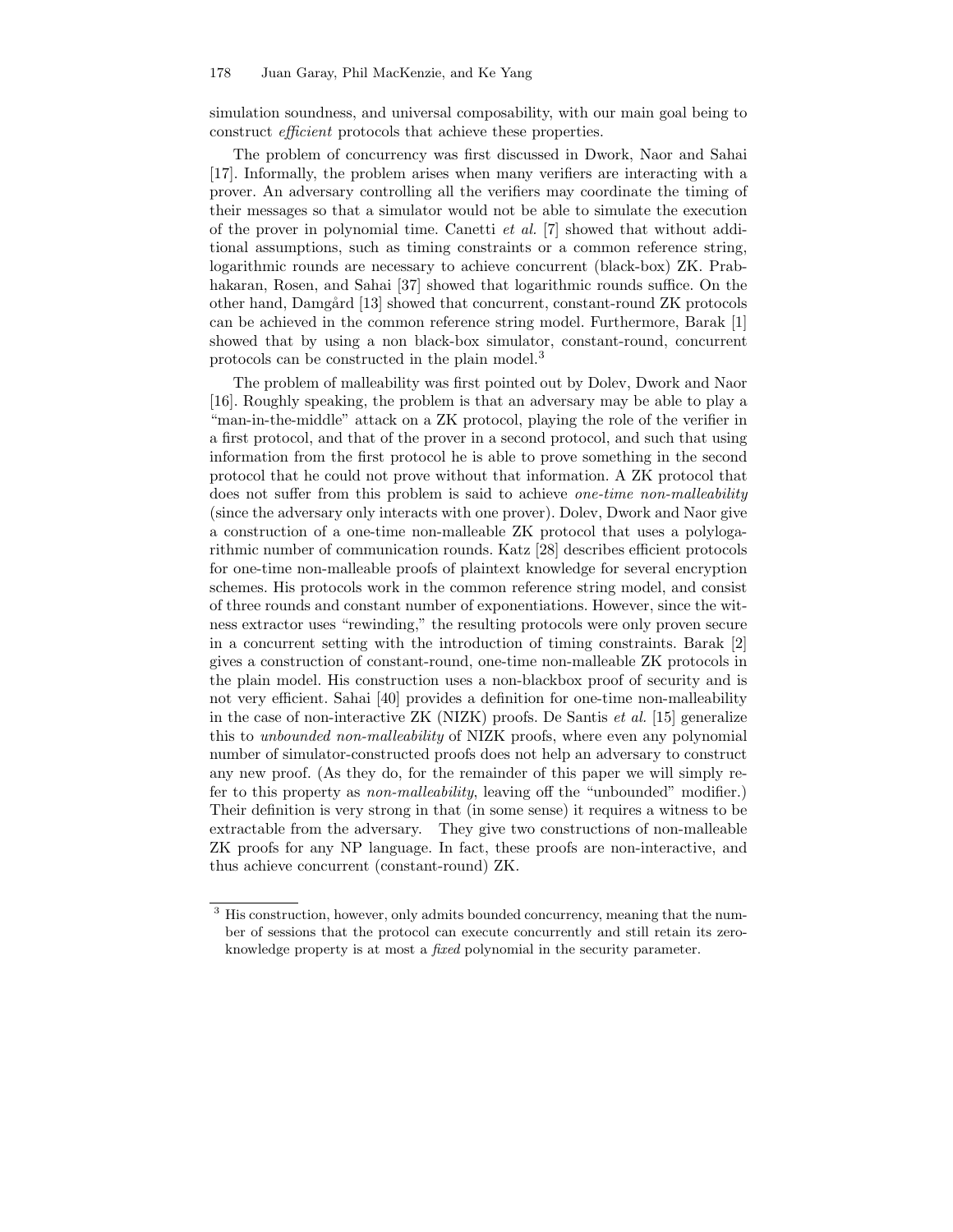The notion of simulation soundness for NIZK proofs was introduced by Sahai [40] in the context of chosen-ciphertext security of the Naor-Yung [33] encryption scheme. Informally, an NIZK proof is one-time simulation sound if even after seeing a "simulated proof" (which could be of a false statement) generated by the simulator, the adversary cannot generate a proof for a false statement. Sahai notes that the Naor-Yung encryption scheme would be adaptive chosenciphertext secure if it used a one-time simulation-sound NIZK proof. De Santis et al. [15] further generalized this notion to unbounded simulation soundness. An NIZK proof is unbounded simulation sound if even after seeing any polynomial number of simulated proofs, the adversary cannot generate a proof of a false statement. The non-malleable NIZK protocols given in [15] are also unbounded simulation sound.

The notions of unbounded simulation soundness and non-malleability extend naturally to the case of interactive proof systems; we do this in Section 2.

Universal composability is a notion proposed by Canetti [5] to describe protocols that behave like ideal functionalities, and can be composed in arbitrary ways. Universal composability can be defined in either the adaptive model or the static model, denoting whether the adversary is allowed to adaptively corrupt parties, or must decide which parties to corrupt before the protocol starts, respectively. Universal composability is a very strong notion. For example, a universally composable ZK (UCZK) protocol is both non-malleable (at least in an intuitive sense) and concurrent.

Canetti [5] proved that UCZK protocols do not exist in the "plain" model, where there is no assumption about the system set-up. On the other hand, UCZK is possible in the common reference string model, which is the model we focus on in this paper. As pointed out by Canetti et al. [8], the non-malleable NIZK protocols of [15] are also UCZK protocols in the static corruption model. Since they use non-interactive proof techniques and general NP reductions, these protocols are not very efficient. Canetti and Fischlin [6] give a construction of a UCZK protocol for any NP language secure in the adaptive model. Basically, they use a standard three-round ZK protocol for Hamiltonian Cycle, except that they use universally composable commitments as a building block. Damgård and Nielsen [14] use the same general ZK protocol construction as Canetti and Fischlin, but with a more efficient UC commitment scheme.<sup>4</sup> Specifically, for a security parameter  $k$ , their UC commitment scheme allows commitment to  $k$  bits using a constant number of exponentiations and  $O(k)$  bits of communication. Their most efficient UC commitment schemes are based on the p-subgroup assumption [34] or the decisional composite residuosity assumption (DCRA) [35]. Note that even with the more efficient UC commitment scheme, this approach to constructing UCZK protocols tends to be fairly inefficient, since a general NP reduction to Hamiltonian Cycle or SAT is used.

<sup>&</sup>lt;sup>4</sup> In a later version of their paper, Damgård and Nielsen use SAT instead of Hamiltonian Cycle [14].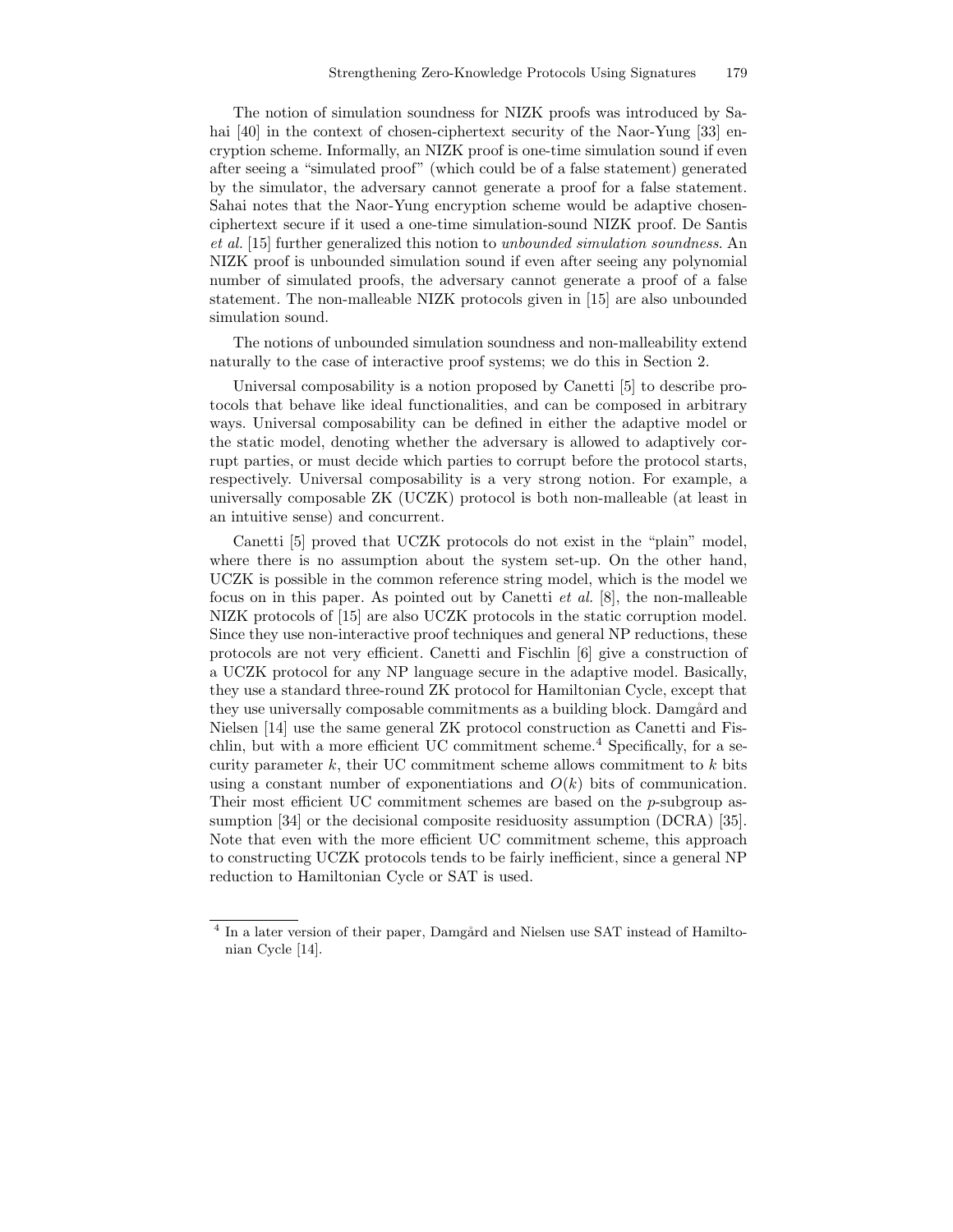Our results. We show a new technique that allows us to convert certain types of honest-verifier ZK protocols into ZK protocols with the stronger properties described above, i.e., concurrency, unbounded simulation-soundness, nonmalleability, and/or universal composability, in the common reference string model. More precisely, we can

- 1. transform any  $\Sigma$ -protocol [11] (which are special three-round, honest-verifier protocols where the verifier only sends random bits) into an unbounded simulation-sound ZK protocol; and
- 2. transform any Ω-protocol (which we introduce in this paper as a variant of  $\Sigma$ -protocols) into a non-malleable ZK protocol, and further into a universally-composable ZK protocol.

The main transformations (sufficient to achieve all results except for UCZK protocols secure in the adaptive model) use a signature scheme that is existentially unforgeable against adaptive chosen-message attacks [25], which exists if one-way functions exist [39], as well as a  $\Sigma$ -protocol to prove knowledge of a signature. Note that one-way functions can be used to construct commitments, and thus if one-way functions exist,  $\Sigma$ -protocols exist for any NP statement (say, through a Cook-Levin reduction, and a standard  $\Sigma$ -protocol for Hamiltonian Cycle). Hence the requirement of our main transformations is the existence of one-way functions. On the other hand, certain signature schemes, such as the Cramer-Shoup [12] scheme and the DSA scheme [30], admit very efficient  $\Sigma$ -protocols. Using these schemes (and at the price of specific number-theoretic assumptions), we are able to construct strengthened ZK protocols that are more efficient than all previously known constructions, since we can completely avoid the Cook-Levin theorem [10, 31]. To further achieve a UCZK protocol that is secure in the adaptive model, we also require a simulation-sound trapdoor commitment scheme, a new type of commitment scheme that we introduce and which may be of independent interest. This may be based on trapdoor permutations, but we are able to construct a more efficient version based on DSA.

We now sketch the intuition behind our technique. We first select two signature schemes, the second of which being a one-time signature scheme [20].<sup>5</sup> The common reference string will contain a randomly generated verification key vk for the first signature scheme, and hence neither the prover nor the verifier will know the corresponding signing key. We then take an HVZK protocol  $\Pi$ for an NP statement  $\phi$ , and we modify it to  $\overline{H}^*$ , which consists of (1) a witness indistinguishable (WI) proof for the statement

"Either  $\phi$  is true, or I know the signature for the message  $vk'$  w.r.t. verification key  $vk$ ,"

where  $vk'$  is a freshly generated verification key for the one-time signature scheme that is also sent to the verifier, and (2) a signature on the transcript of the WI

<sup>5</sup> The second signature scheme may be the same as the first, although for greater efficiency, a signature scheme that is specifically designed for one-time use may be employed.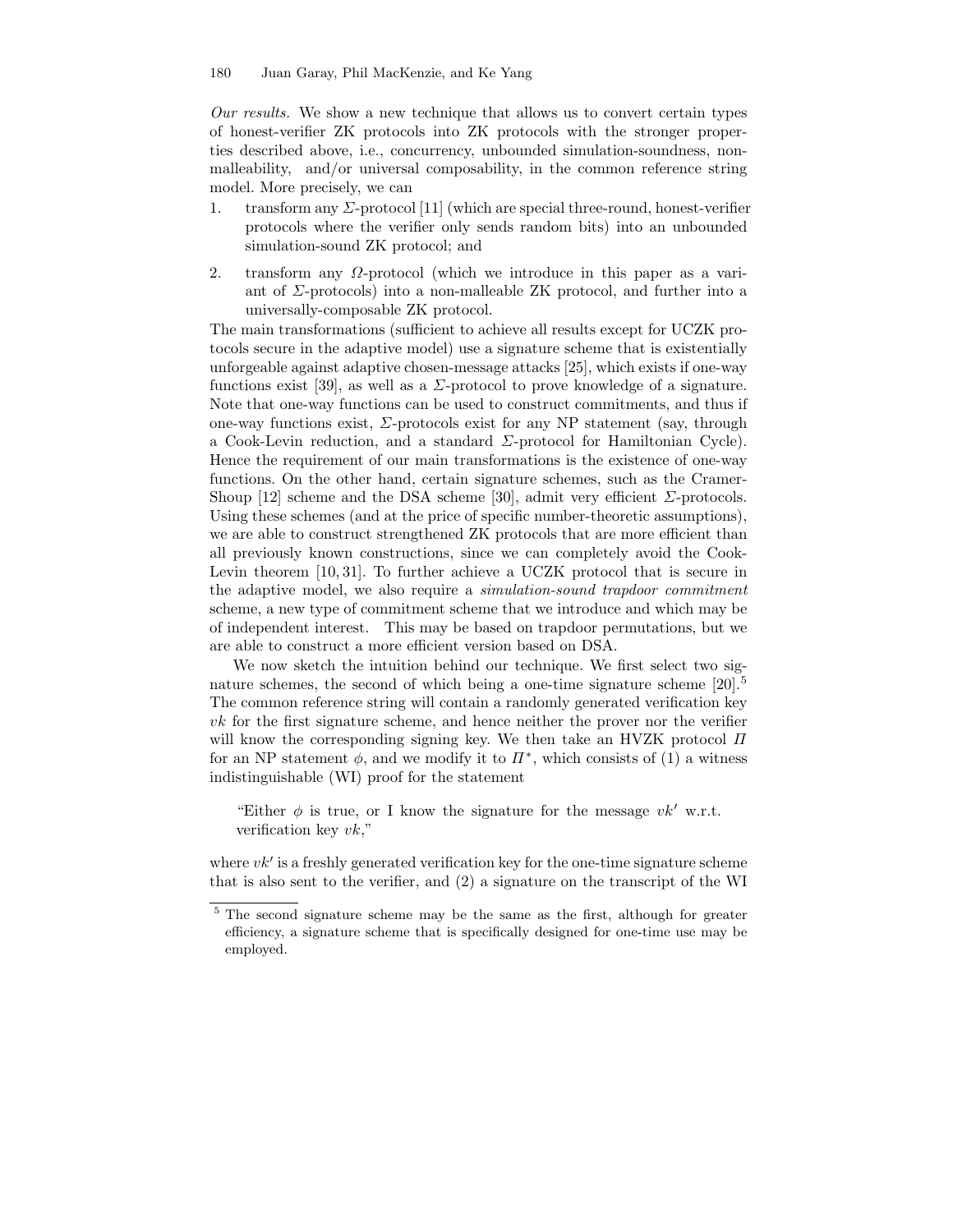proof using the secret key corresponding to  $vk'$ . We show that this is an unbounded simulation-sound ZK protocol, and we give some efficient instantiations.

Non-malleability is achieved by replacing the  $\Sigma$ -protocol with an  $\Omega$ -protocol. We then show that an non-malleable ZK protocol can be easily augmented to obtain a universally-composable ZK protocol in the static model. Finally, to achieve a universally-composable ZK protocol in the adaptive model (with erasures), we start with the augmented non-malleable protocol (based on the  $\Omega$ -protocol), and modify it using a simulation-sound trapdoor commitment scheme,

# 2 Preliminaries and Definitions

All our results will be in the *common reference string* (CRS) model, which assumes that there is a string uniformly generated from some distribution and is available to all parties at the start of a protocol. Note that this is a generalization of the public random string model, where a uniform distribution over fixed-length bit strings is assumed.

For a distribution  $\Delta$ , we say  $a \in \Delta$  to denote any element that has non-zero probability in  $\Delta$ , i.e., any element in the support of  $\Delta$ . We say  $a \stackrel{R}{\leftarrow} \Delta$  to denote a is randomly chosen according to distribution  $\Delta$ . For a set S, we say  $a \stackrel{R}{\leftarrow} S$  to denote that a is uniformly drawn from S.

We will use signatures schemes that are existentially unforgeable against adaptive chosen-message attacks [26]. However, some of these may only be used for a single signature, and for these, more efficient one-time signature scheme constructions may be used [20].

#### 2.1 Zero-knowledge proofs and proofs of knowledge

Here we provide definitions related to zero-knowledge proofs and proofs of knowledge. They are based on definitions of NIZK proofs from [15], but modified to allow interaction.

For a relation R, let  $L_R = \{x : (x, w) \in R\}$  be the *language* defined by the relation. For any NP language  $L$ , note that there is a natural witness relation R containing pairs  $(x, w)$  where w is the witness for the membership of x in L, and that  $L_R = L$ . We will use k as the security parameter.

For two interactive machines A and B, we define  $\langle A, B \rangle_{[\sigma]}(x)$  as the local output of B after an interactive execution with A using CRS  $\sigma$ , and common input  $x$ . The transcript of a machine is simply the messages on its input and output communication tapes. Two transcripts match if the ordered input messages of one are equivalent to the ordered output messages of the other, and vice-versa. We use the notation  $tr \bowtie tr'$  to indicate  $tr$  matches  $tr'.$ 

For some definitions below, we need to define security when an adversary is allowed to interact with more than one instance of a machine. Therefore it will be convenient to define a common wrapper machine that handles this "multisession" type of interaction.<sup>6</sup> For an interactive machine A, we define  $|A|$  to be

 $6$  This is similar to the "multi-session extension" concept in Canetti and Rabin [9].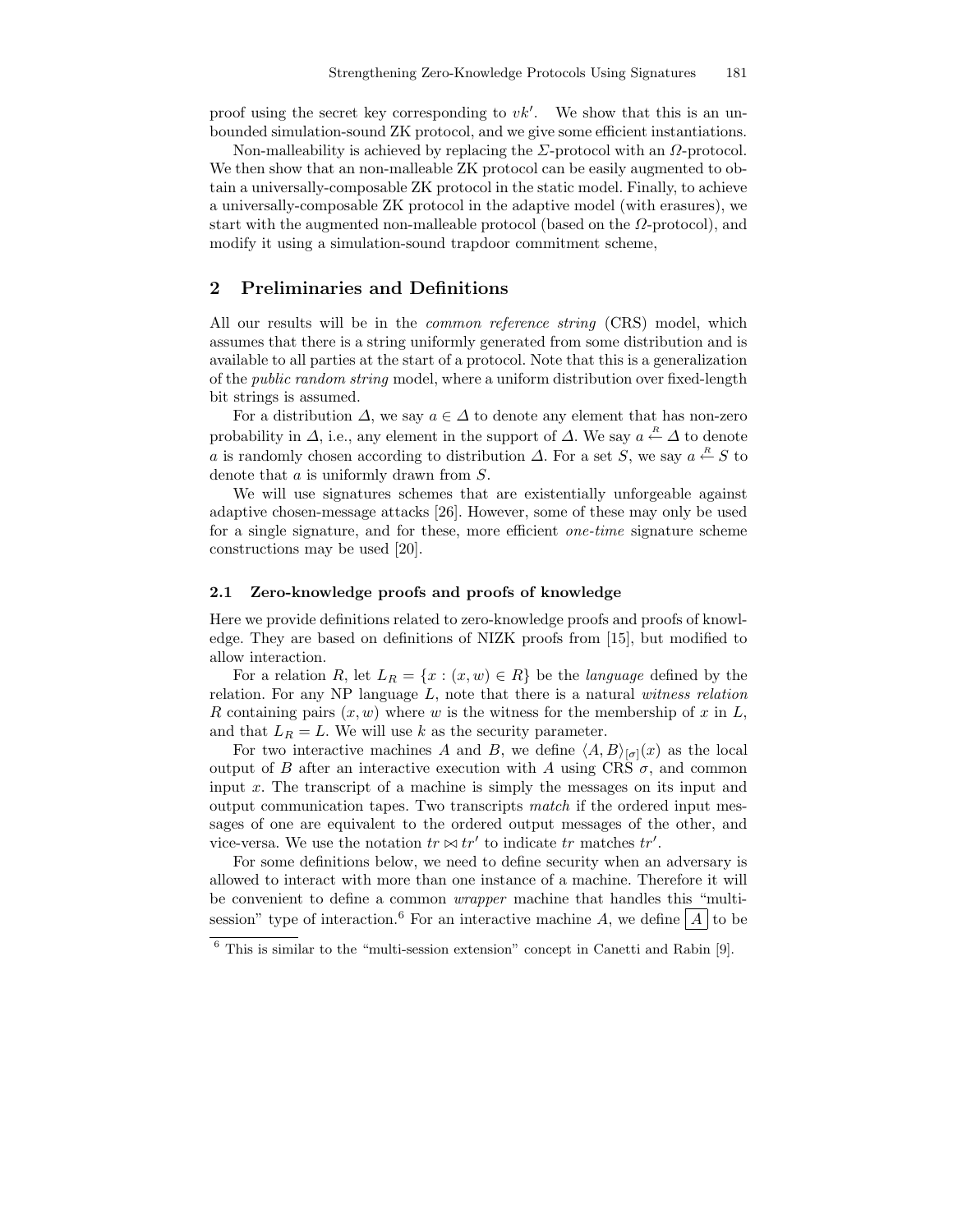a protocol wrapper for A, that takes two types of inputs on its communication tape:

- $(\text{START}, \pi, x, w)$ : For this message  $\vert A \vert$  starts a new interactive machine A with label  $\pi$ , common input x, private input w, a freshly generated random input r, and using the CRS of  $|A|$
- (MSG,  $\pi$ , m): For this message A sends the message m to the interactive machine with label  $\pi$  (if it exists), and returns the output message of that machine.

We define the output of  $\vert A \vert$  to be a tuple  $(x, tr, v)$ , where x is the common input (from the start message),  $tr$  is the transcript (the input and output messages A) and  $v$  is the output of  $A$ . (In particular, if  $A$  is a verifier in a zero-knowledge protocol, this output will be 1 for accept, and 0 for reject.) We say  $\lfloor A \rfloor$  is the wrapper of  $A$  that ignores all the subsequent START messages after seeing the first one. Effectively,  $\boxed{A}_1$  is a "single-session" version of A.

We say two interactive machines  $B$  and  $C$  are *coordinated* if they have a single control, but two distinct sets of input/output communication tapes. For four interactive machines A, B, C, and D we define  $(\langle A, B \rangle, \langle C, D \rangle)_{[\sigma]}$  as the local output of  $D$  after an interactive execution with  $C$  and after an interactive execution of A and B, all using CRS  $\sigma$ . Note that we will only be concerned with this if B and C are coordinated.

We note that all our ZK definitions use black-box, non-rewinding simulators, and our proofs of knowledge use non-rewinding extractors.

Definition 1. [Unbounded ZK Proof]  $\Pi = (\mathcal{D}, \mathcal{P}, \mathcal{V}, \mathcal{S} = (\mathcal{S}_1, \mathcal{S}_2))$  is an unbounded ZK proof ( $resp.,$  argument) system for an NP language  $L$  with witness relation R if  $\mathcal D$  is an ensemble of polynomial-time samplable distributions, P, V, and  $S_2$  are probabilistic polynomial-time interactive machines, and  $S_1$  is a probabilistic polynomial-time machine, such that there exist negligible functions  $\alpha$  and  $\beta$  (the simulation error), such that for all k,

- **Completeness** For all  $x \in L$  of length k, all w such that  $R(x, w) = 1$ , and all  $\sigma \in \mathcal{D}_k$  the probability that  $\langle \mathcal{P}(w), \mathcal{V} \rangle_{[\sigma]}(x) = 0$  is less than  $\alpha(k)$ .
- **Soundness** For all unbounded (resp., polynomial-time) adversaries  $\mathcal{A}$ , if  $\sigma \stackrel{R}{\leftarrow} \mathcal{D}_k$ , then for all  $x \notin L$ , the probability that  $\langle A, V \rangle_{[\sigma]}(x) = 1$  is less than  $\alpha(k)$ .
- Unbounded ZK For all non-uniform probabilistic polynomial-time interactive machines A, we have that  $|\Pr[\text{Expt}_{\mathcal{A}}(k) = 1] - \Pr[\text{Expt}^{\mathcal{S}}_{\mathcal{A}}(k) = 1]| \leq \beta(k)$ , where the experiments  $\text{Expt}_{\mathcal{A}}(k)$  and  $\text{Expt}_{\mathcal{A}}^{\mathcal{S}}(k)$  are defined as follows:

| $\mathsf{Expt}_{\mathcal{A}}(\kappa):$                                      | $\mathsf{Expt}^{\mathcal{S}}_{\mathcal{A}}(\kappa):$                |  |
|-----------------------------------------------------------------------------|---------------------------------------------------------------------|--|
| $\sigma \stackrel{R}{\leftarrow} \mathcal{D}_k$                             | $(\sigma, \tau) \leftarrow \mathcal{S}_1(1^k)$                      |  |
| Return $\langle \overline{\mathcal{P}} \, , \mathcal{A} \rangle_{[\sigma]}$ | Return $\langle \mathcal{S}'(\tau), \mathcal{A} \rangle_{[\sigma]}$ |  |

where  $\mathcal{S}'(\tau)$  runs as follows on common reference string  $\sigma$ , common input x and private input w: if  $R(x, w) = 1$ ,  $\mathcal{S}'(\tau)$  runs  $\mathcal{S}_2(\tau)$  on common reference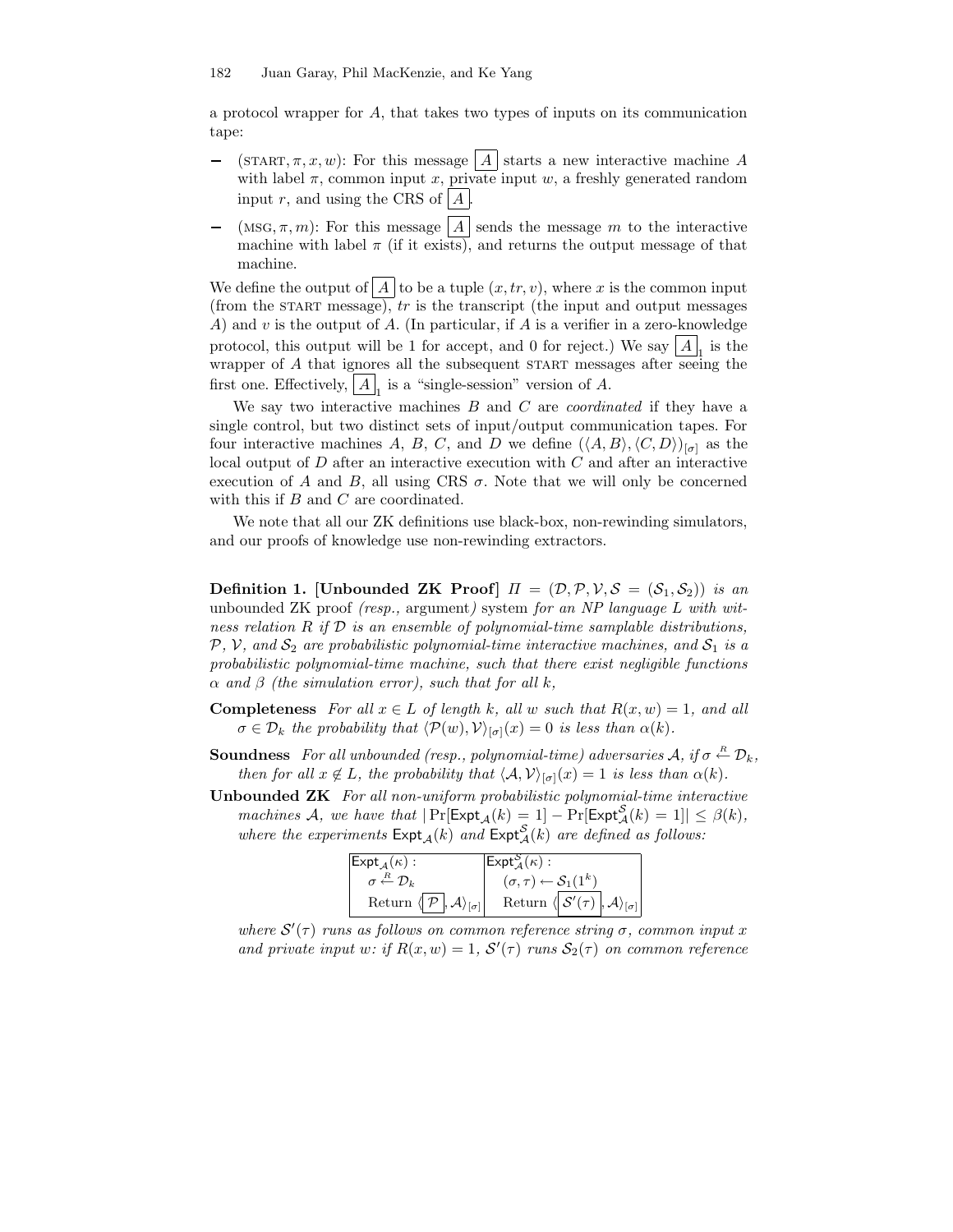string  $\sigma$  and common input x; otherwise  $\mathcal{S}'(\tau)$  runs  $\mathcal{S}_{\text{null}}$ , where  $\mathcal{S}_{\text{null}}$  is an interactive machine that simply aborts.<sup>7</sup>

We point out that this definition only requires the simulator to simulate a valid proof, which is implemented by having  $\mathcal{S}'$  have access to the witness w and only invoking  $S_2$  when w is valid.<sup>8</sup> However,  $S_2$  does not access the witness and will simulate a proof from the input  $x$  only.

Definition 2. [Same-String Unbounded ZK]  $\Pi = (\mathcal{D}, \mathcal{P}, \mathcal{V}, \mathcal{S} = (\mathcal{S}_1, \mathcal{S}_2))$ is a same-string unbounded ZK argument system for an NP language L with witness relation  $R$  if  $\Pi$  is an unbounded  $ZK$  argument system for  $L$  with the additional property that the distribution of the reference string output by  $S_1(1^k)$ is exactly  $\mathcal{D}_k$ .

We only define same-string unbounded ZK arguments since, as shown in [15], any protocol that is same-string unbounded ZK must be an argument, and not a proof.

The following defines unbounded simulation-sound zero-knowledge (USSZK). This has been useful in applications. In particular, as shown in [40], the onetime version suffices for the security of a (non-interactive) ZK protocol in the construction of adaptive chosen-ciphertext secure cryptosystems using the Naor-Yung [33] paradigm. We directly define the unbounded version, needed in other applications such as threshold password-authenticated key exchange [32].

#### Definition 3. [Unbounded Simulation-Sound ZK]

 $\Pi = (\mathcal{D}, \mathcal{P}, \mathcal{V}, \mathcal{S} = (\mathcal{S}_1, \mathcal{S}_2))$  is an unbounded simulation-sound ZK proof (resp., argument) system for an NP language L if  $\Pi$  is an unbounded ZK proof (resp., argument) system for L and furthermore, there exists a negligible function  $\alpha$ such that for all k,

#### Unbounded Simulation Soundness

For all non-uniform probabilistic polynomial-time adversaries  $A = (A_1, A_2)$ , where  $\mathcal{A}_1$  and  $\mathcal{A}_2$  are coordinated, we have that  $\Pr[\mathsf{Expt}_{\mathcal{A}}(k) = 1] \leq \alpha(k)$ , where  $\text{Expt}_{\mathcal{A}}(k)$  is defined as follows:



where  $\mathcal{S}''(\tau)$  runs as follows on CRS  $\sigma$ , common input x and private input  $w: \mathcal{S}''(\tau)$  runs  $\mathcal{S}_2(\tau)$  on CRS  $\sigma$  and common input x.

 $^7$  Without loss of generality, we assume that if the input to  $\mathcal P$  is not a witness for the common input,  $P$  simply aborts.

 $8$  A must supply a witness, since  $P$  is restricted to polynomial time, and thus may not be able to generate a witness itself. This may seem odd compared to definitions of standard ZK that assume an unbounded prover, but it does seem to capture the correct notion of unbounded  $ZK$ , and in particular does not allow  $A$  to test membership in L. See Sahai [40] for more discussion.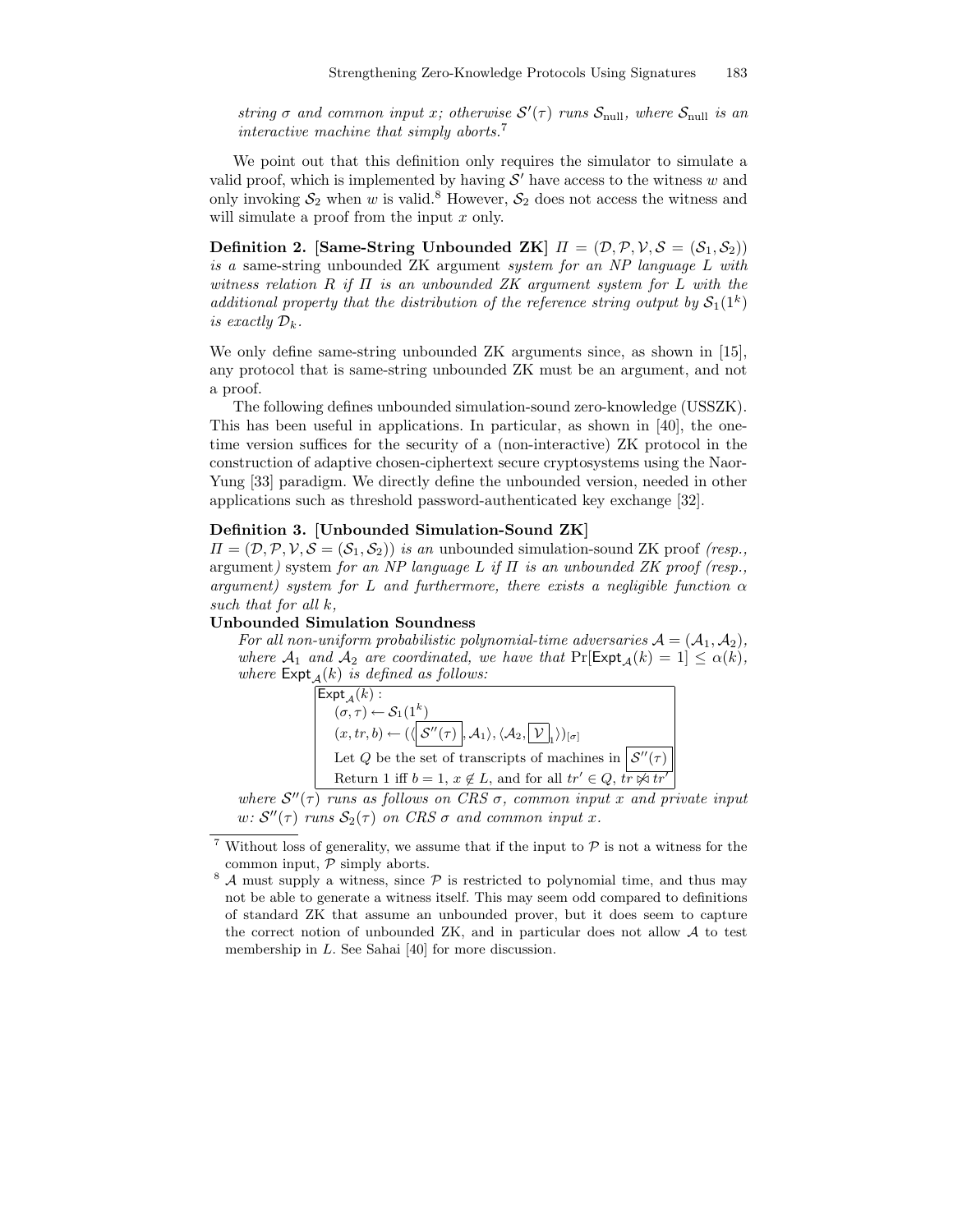In the above definition, we emphasize that  $S_2$  may be asked to simulate false proofs for  $x \notin L_R$ , since  $S''$  does not check whether  $(x, w) \in R$ . The idea is that even if the adversary is able to obtain acceptable proofs on false statements, it will not be able to produce any new acceptable proof on a false statement.

The following defines non-malleable zero-knowledge (NMZK) proofs (resp., arguments) of knowledge. If a protocol is NMZK according to our definition, then this implies the protocol is also a NMZK in the explicit witness sense (as defined in [15]). Moreover, we show that the protocol is also UCZK in the model of static corruptions. Also note that simulation soundness is implied by this definition.

Definition 4. [Non-malleable ZK Proof/Argument of Knowledge]  $\Pi$  =  $(\mathcal{D}, \mathcal{P}, \mathcal{V}, \mathcal{S}) = (\mathcal{S}_1, \mathcal{S}_2), \mathcal{E} = (\mathcal{E}_1, \mathcal{E}_2)$  is a non-malleable ZK proof (resp., argument) of knowledge system for an NP language L with witness relation R if  $\Pi$  is an unbounded ZK proof (resp., argument) system for L and furthermore,  $\mathcal{E}_1$  and  $\mathcal{E}_2$  are probabilistic polynomial-time machines such that there exists a negligible function  $\alpha$  (the knowledge error) such that for all k,

- Reference String Indistinguishability The distribution of the first output of  $S_1(1^k)$  is identical to the distribution of the first output of  $\mathcal{E}_1(1^k)$ .
- Extractor Indistinguishability For any  $\tau \in \{0,1\}^*$ , the distribution of the  $\text{output}$  of  $\mathcal{V}$ <sub>1</sub> is identical to the distribution of the restricted output of  $\mathcal{E}_2(\tau)$ <sub>1</sub>, where the restricted output of  $\mathcal{E}_2(\tau)$ <sub>1</sub> does not include the extracted value.
- **Extraction** For all non-uniform probabilistic polynomial-time adversaries  $A =$  $(A_1, A_2)$ , where  $A_1$  and  $A_2$  are coordinated machines, we have that  $|\Pr[\mathsf{Expt}_{\mathcal{A}}^{\mathcal{E}}(k) = 1] - \Pr[\mathsf{Expt}_{\mathcal{A}}(k) = 1]| \leq \alpha(k)$ , where the experiments



where  $\mathcal{S}''(\tau)$  runs as follows on CRS  $\sigma$ , common input x and private input  $w: \mathcal{S}''(\tau)$  runs  $\mathcal{S}_2(\tau)$  on CRS  $\sigma$  and common input x.

In the above definition, as in the definition of USSZK protocols, we emphasize that  $S_2$  may be asked to simulate *false* proofs for  $x \notin L_R$ , since  $S''$  does not check whether  $(x, w) \in R$ . The idea is that even if the adversary is able to obtain acceptable proofs on false statements, it will not be able to produce any new acceptable proof for which a witness cannot be extracted.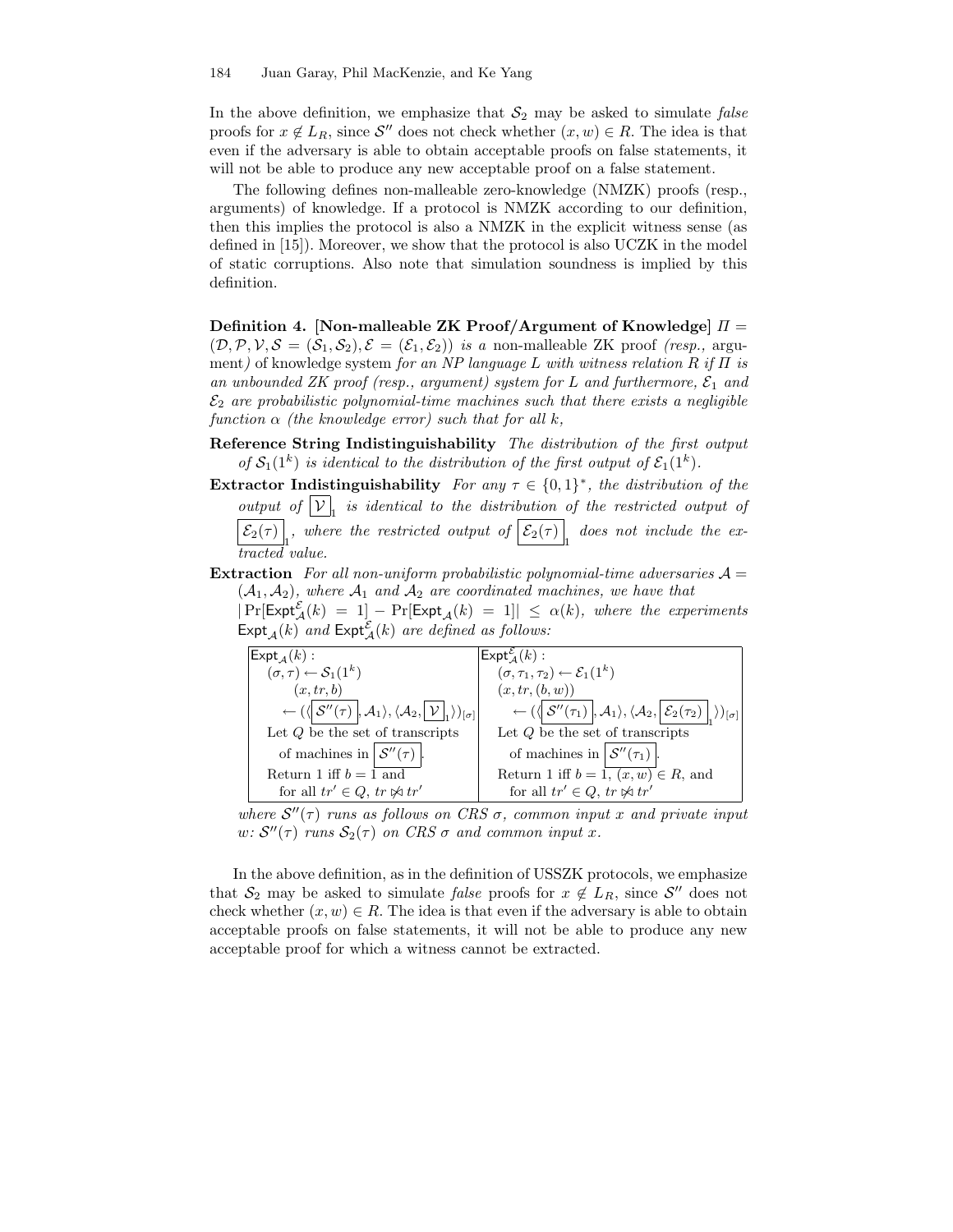#### 2.2 Σ-protocols

Here we overview the basic definitions and properties of  $\Sigma$ -protocols [11]

First we start with some definitions and notation. Let  $R = \{(x, w)\}\$ be a binary relation and assume that for some given polynomial  $p(\cdot)$  it holds that  $|w| \leq p(|x|)$  for all  $(x, w) \in R$ . Furthermore, let R be testable in polynomial time. Let  $L_R = \{x : (x, w) \in R\}$  be the *language* defined by the relation.

Now we define a  $\Sigma$ -protocol  $(A, B)$  to be a three move interactive protocol between a probabilistic polynomial-time prover A and a probabilistic polynomialtime verifier B, where the prover acts first. The verifier is only required to send random bits as a challenge to the prover. For some  $(x, w) \in R$ , the common input to both players is  $x$  while  $w$  is private input to the prover. For such given x, let  $(a, c, z)$  denote the conversation between the prover and the verifier. To compute the first and final messages, the prover invokes efficient algorithms  $a(\cdot)$ and  $z(\cdot)$ , respectively, using  $(x, w)$  and random bits as input. Using an efficient predicate  $\phi(\cdot)$ , the verifier decides whether the conversation is accepting with respect to x. The relation R, the algorithms  $a(\cdot)$ ,  $z(\cdot)$  and  $\phi(\cdot)$  are public.

We will need to broaden this definition slightly, to deal with cheating provers. We will define  $L_R$  to be the input language, with the property that  $L_R \subseteq L_R$ , and membership in  $L_R$  may be tested in polynomial time. We implicitly assume B only executes the protocol if the common input  $x \in L_R$ .

All  $\Sigma$ -protocols presented here will satisfy the following security properties:

- Weak special soundness: Let  $(a, c, z)$  and  $(a, c', z')$  be two conversations, that are accepting for some given  $x \in \hat{L}_R$ . If  $c \neq c'$ , then  $x \in L_R$ . The pair of accepting conversations  $(a, c, z)$  and  $(a, c', z')$  with  $c \neq c'$  is called a *collision*.
- Special honest verifier zero knowledge  $(SHVZK)$ : There is a (probabilistic polynomial time) simulator M that on input  $x \in L_R$  generates accepting conversations with a distribution that is computationally indistinguishable from when  $A$  and  $B$  faithfully execute the protocol on common input  $x$ . The simulator is special in the sense that it can additionally take a random string  $c$  as input, and output an accepting conversation for  $x$  where  $c$  is the challenge. In fact, we will assume the simulator has this special property for not only  $x \in L_R$ , but also any  $x \in L_R$ .

Some of the  $\Sigma$ -protocols also satisfy the following property.

- Special soundness: Let  $(a, c, z)$  and  $(a, c', z')$  be two conversations, that are accepting for some given x, with  $c \neq c'$ . Then given x and those two conversations, a witness w such that  $(x, w) \in R$  can be computed efficiently.

A simple but important fact (see [11]) is that if a  $\Sigma$ -protocol is HVZK, the protocol is witness indistinguishable (WI) [21].

In our results to follow, we need a particular, simple instance of the main theorem from [11]. Specifically, we use a slight generalization of a corollary in [11] which enables a prover, given two relations  $(R_1, R_2)$ , values  $(x_1, x_2) \in \hat{L}_{R_1} \times \hat{L}_{R_2}$ , and corresponding 3-move  $\Sigma$ -protocols  $((A_1, B_1), (A_2, B_2))$ , to present a 3-move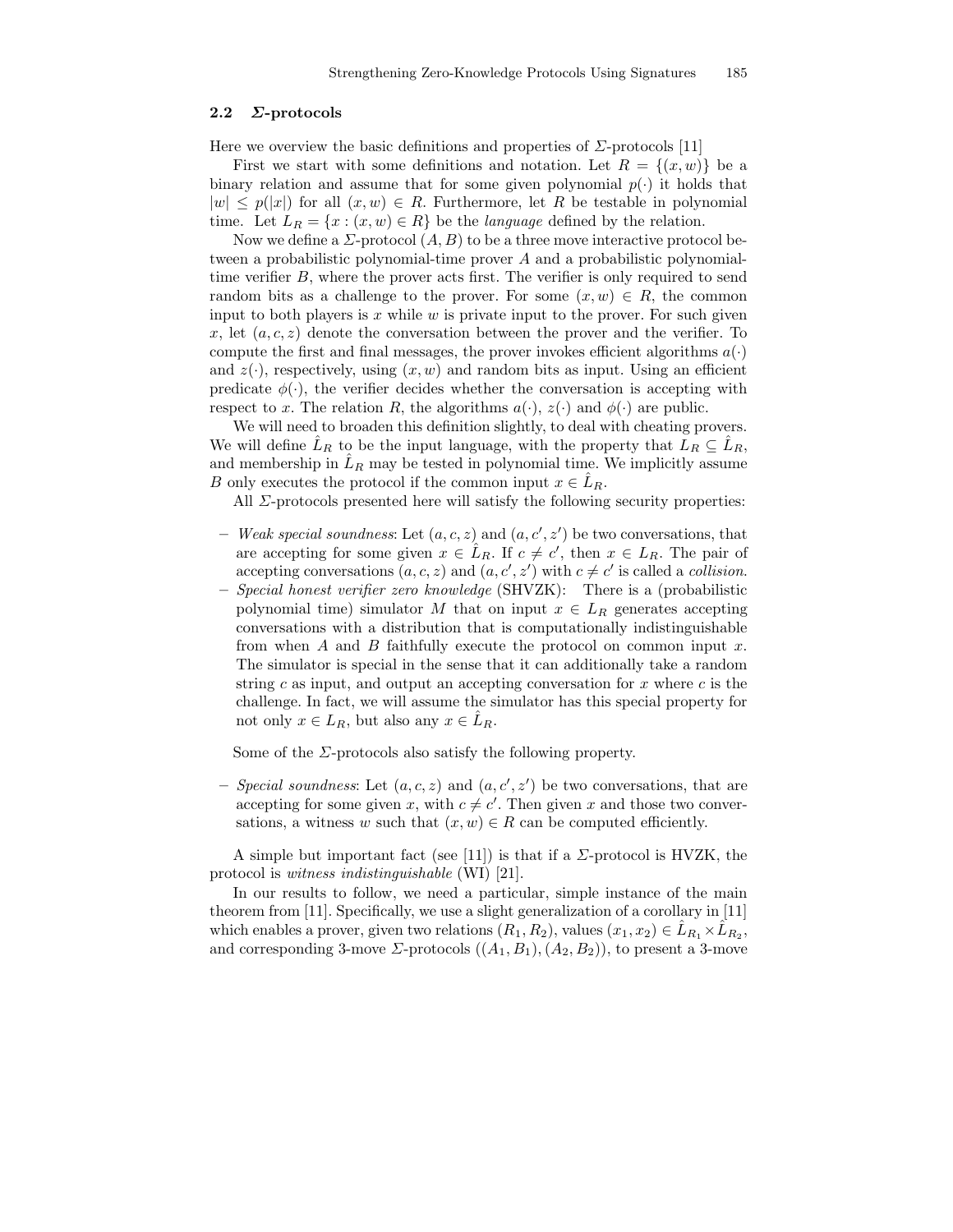

**Fig. 1.** USS<sub>[vk]</sub>(x): An unbounded simulation-sound ZK protocol for relationship R with CRS  $vk$  (drawn from the distribution  $sig\_gen_0(1^k)$ ), and common input x. The prover also knows the witness w such that  $R(x, w) = 1$ .

 $Σ$ -protocol ( $A_{or}$ ,  $B_{or}$ ) for proving the existence of a w such that either (x<sub>1</sub>, w) ∈  $R_1$  or  $(x_2, w) \in R_2$ . We call this the "OR" protocol for  $((A_1, B_1), (A_2, B_2)),$ 

For two *Σ*-protocols,  $(A_1, B_1)$  and  $(A_2, B_2)$ , let  $(A_1, B_1) \vee (A_2, B_2)$  denote the "OR" protocol for  $((A_1, B_1), (A_2, B_2))$ .

# 3 Unbounded Simulation-Sound ZK

We are now ready to present the first result achieved with our technique: An unbounded simulation-sound zero-knowledge protocol for a relation  $R = \{(x, w)\}.$ We assume that we have the following building blocks:

- 1.  $\Sigma^R$ : a  $\Sigma$ -protocol for the binary relation R.
- 2. SI $G_0 = (sig\_gen_0, sig\_sign_0, sig\_verify_0)$ : a signature scheme secure against adaptive chosen-message attack.
- 3.  $R_{vk} = \{(m, s) \mid \text{sig\_verify}_0(vk, m, s) = 1\}$ : a binary relation of messagesignature pairs.
- 4.  $\Sigma^{R_{vk}}$ : a  $\Sigma$ -protocol with the special soundness property for the binary relation  $R_{vk}$ .
- 5.  $\mathsf{SIG}_1 = (\mathsf{sig\_gen}_1, \mathsf{sig\_sign}_1, \mathsf{sig\_verify}_1):$  a one-time signature scheme secure against chosen-message attack.

The protocol  $\text{USS}_{[vk]}^R(x)$  is shown in Figure 1. It assumes the prover and verifier share a common input x to a  $\Sigma$ -protocol  $\Sigma^R$ , and the prover knows w such that  $(x, w) \in R$ . The CRS  $\sigma$  is the verification key vk of a signature scheme that is existentially unforgeable against adaptive chosen-message attacks. The prover generates a pair  $(vk', sk')$  for a one-time signature scheme, and sends vk' to the verifier. After this, vk' is the common input to a  $\Sigma$ -protocol  $\Sigma^{R_{vk}}$ satisfying special soundness. Then the prover uses the OR construction for  $\Sigma$ protocols to prove that either  $x \in L_R$  or it knows a signature for  $vk'$  under verification key vk. (Note that since  $\sum_{k} R_{vk}$  satisfies special soundness, intuitively it is a proof of knowledge.) Finally, the prover signs the transcript with  $sk'$ , and sends the resulting signature to the verifier.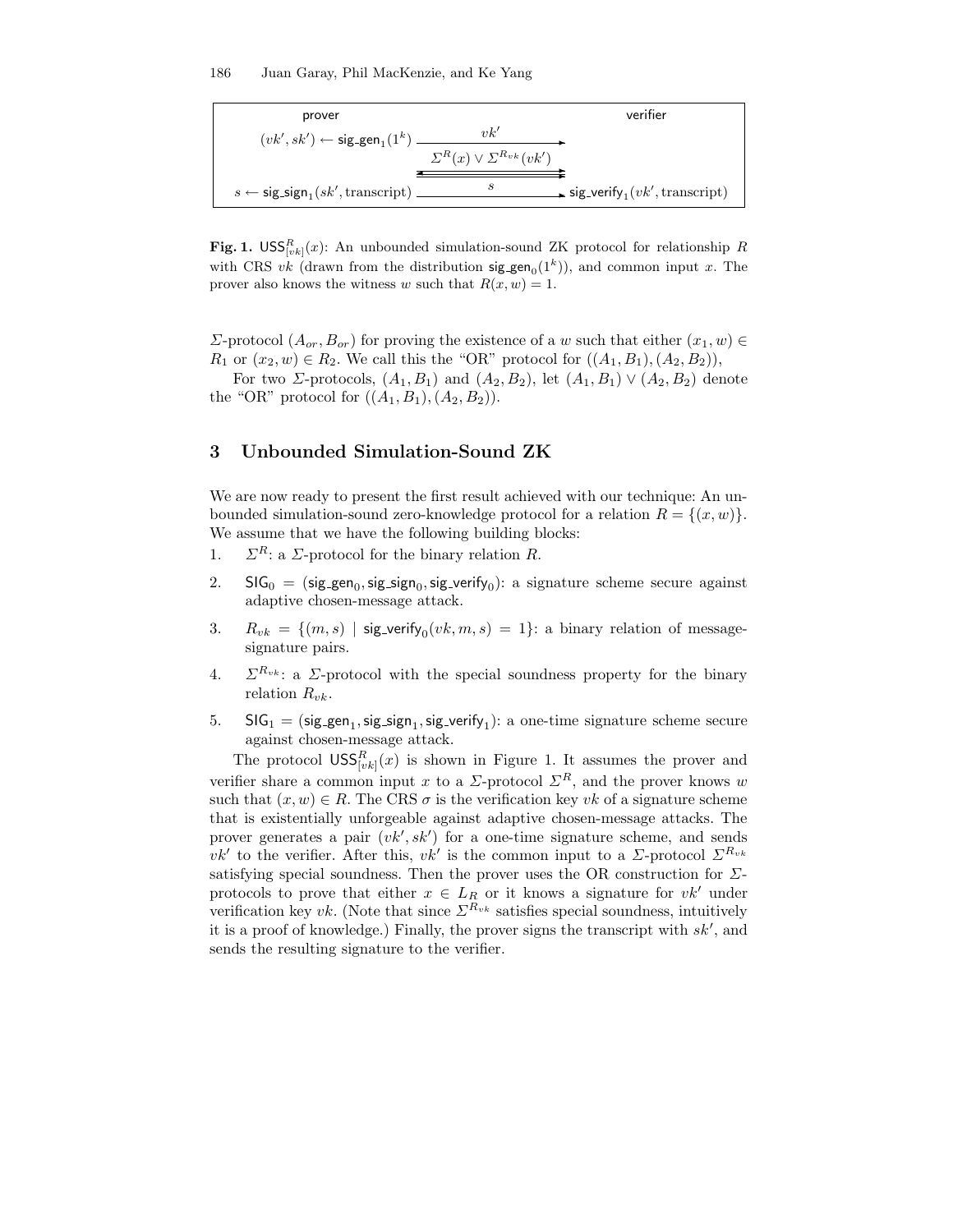Now we must describe  $S = (\mathcal{S}_1, \mathcal{S}_2)$  for  $\text{USS}_{[vk]}^R(x)$ .  $\mathcal{S}_1(1^k)$  first generates signature keys  $(vk, sk) \leftarrow$  sig-gen<sub>0</sub>(1<sup>k</sup>) and outputs  $(\sigma, \tau) = (vk, sk)$ .  $S_2(sk)$  first checks that common input  $x \in \hat{L}_R$ . If not, it aborts. Otherwise it runs the protocol as normal, except generating  $s' \leftarrow \text{sig\_sign}_0(sk, vk')$ , and using knowledge of s' to complete the *Σ*-protocol  $\Sigma^R(x) \vee \Sigma^{R_{vk}}(vk').$ 

**Theorem 1.** The protocol  $\text{USS}_{[vk]}^R(x)$  is a USSZK argument.

# 4 Non-malleable ZK

Our general NMZK construction will be similar to the USSZK construction above, but with a  $\Sigma$ -protocol replaced by an  $\Omega$ -protocol, defined here.

#### 4.1 Ω-protocols

An  $\Omega$ -protocol  $(A, B)_{[\sigma]}$  for a relation  $R = \{(x, w)\}\$ and CRS  $\sigma$ , is a  $\Sigma$ -protocol for relation R with the following additional properties.

- 1. For a given distribution ensemble  $\mathcal{D}$ , a common reference string  $\sigma$  is drawn from  $\mathcal{D}_k$  and each function  $a(\cdot)$ ,  $z(\cdot)$ , and  $\phi(\cdot)$  takes  $\sigma$  as an additional input. (Naturally, the simulator M in the definition of  $\Sigma$ -protocols may also take  $\sigma$  as an additional input.)
- 2. There exists a polynomial-time extractor  $\mathcal{E} = (\mathcal{E}_1, \mathcal{E}_2)$  such that the reference string output by  $\mathcal{E}_1(1^k)$  is statistically indistinguishable from  $\mathcal{D}_k$ . Furthermore, given  $(\sigma, \tau) \leftarrow \mathcal{E}_1(1^k)$ , if there exists two accepting conversations  $(a, c, z)$  and  $(a, c', z')$  with  $c \neq c'$  for some given  $x \in \hat{L}_R$ , then  $\mathcal{E}_2(x,\tau,(a,c,z))$  outputs w such that  $(x,w) \in R^9$ .

Informally, one way to construct  $\Omega$ -protocols is as follows. Our common reference string will consist of a random public key  $pk$  for a semantically-secure encryption scheme. Then for a given  $(x, w) \in R$ , we will construct an encryption e of w under key pk, and then construct a  $\Sigma$ -protocol to prove that there is a w such that  $(x, w) \in R$  and that e is an encryption of w.

As with  $\Sigma$ -protocols, we will use the  $\vee$  notation to denote an "OR" protocol, even if one or both of these protocols are Ω-protocols.

#### 4.2 NMZK protocol

Let  $\Omega_{[\sigma']}^R(x)$  be an  $\Omega$ -protocol for a relation R with common reference string  $\sigma'$ and common input x. Let  $\text{NM}_{[vk,\sigma']}^R(x)$  be the  $\text{USS}_{[vk]}^R(x)$  protocol with  $\Sigma^R(x)$ 

<sup>&</sup>lt;sup>9</sup> Notice that this extraction property is similar to that of weak special soundness of  $\Sigma$ -protocols, where there exists an accepting conversation even for an invalid proof, but two accepting conversations guarantees that the proof is valid. Here, the extractor can always extract something from any conversation, but it might not be the witness if there is only one accepting conversation. However, having two accepting conversations sharing the same a guarantees that the extracted information is indeed a witness.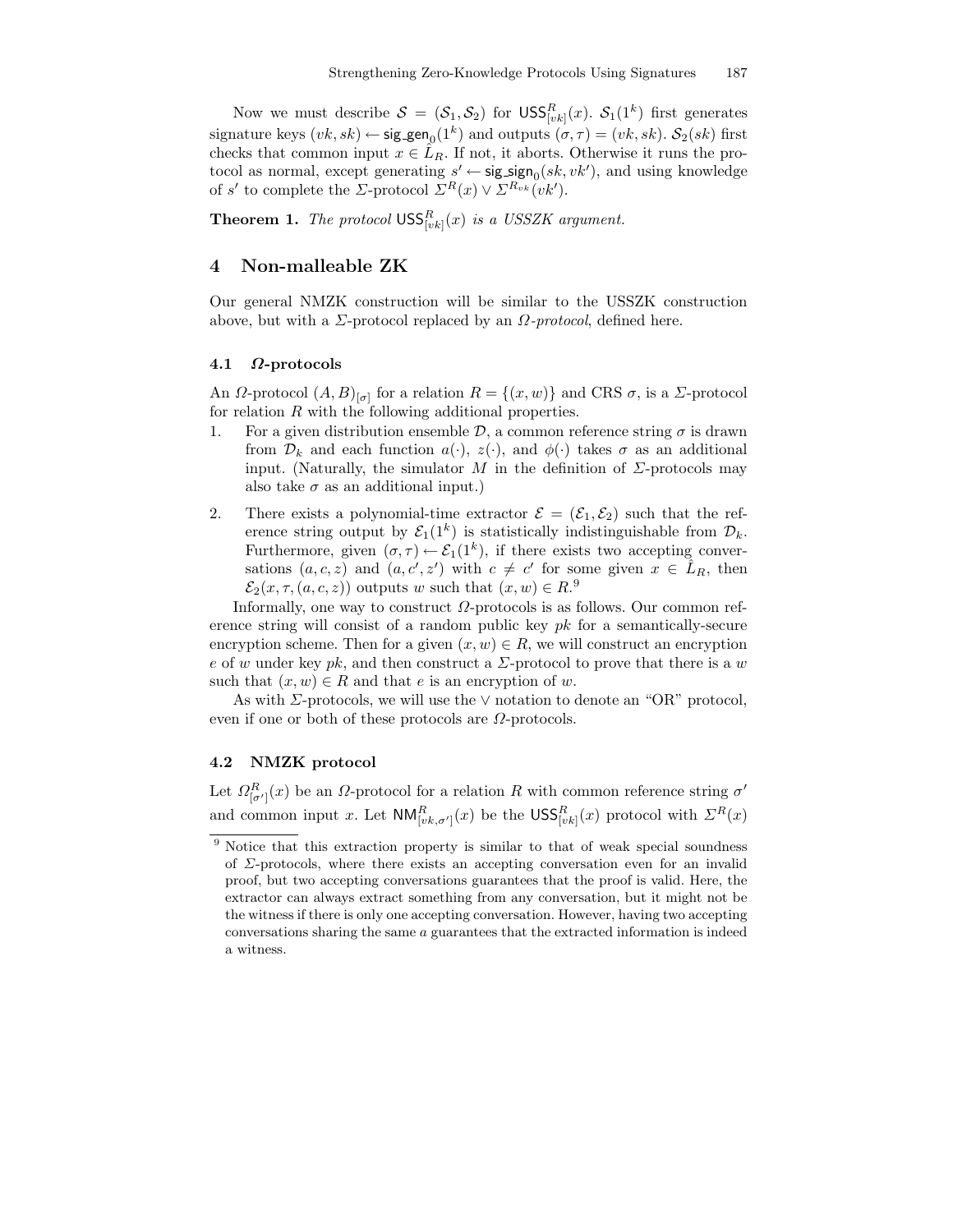

Fig. 2. NM<sup>R</sup><sub>[vk,σ']</sub>(x): A non-malleable ZK protocol for relationship R with common reference string  $(vk, \sigma')$  where  $\sigma'$  is drawn from the distribution associated with  $\Omega_{\sigma'}^R$ , and common input x.

replaced by  $\Omega_{\lbrack \sigma']}^{R}(x)$ . (For every σ', the resultant protocol is also a Σ-protocol.) Let  $\mathcal{E}_{\Omega} = (\mathcal{E}_{\Omega,1}, \mathcal{E}_{\Omega,2})$  be the extractor for  $\Omega^R_{[\sigma']}(x)$ . The protocol  $\text{NM}^R_{[vk,\sigma']}(x)$  is shown in Figure 2.

We now describe  $S = (\mathcal{S}_1, \mathcal{S}_2)$  for  $NM_{[vk, \sigma']}^R$ .  $\mathcal{S}_1(1^k)$  first generates signature keys  $(vk, sk) \leftarrow \text{sig\_gen}_0(1^k)$  and then sets  $\sigma' \stackrel{R}{\leftarrow} \mathcal{D}_k$ , where  $\mathcal D$  is the distribution ensemble for  $\Omega_{[\sigma']}^R$ . Next,  $\mathcal{S}_1(1^k)$  outputs  $((vk, \sigma'), sk)$ .  $\mathcal{S}_2(sk)$  first checks that common input  $x \in \hat{L}_R$ . If not, it aborts. Otherwise it runs the protocol as normal, except generating  $s' \leftarrow \text{sign}_0(sk, vk'),$  and using knowledge of s' to complete the protocol  $\Omega_{[\sigma']}^R(x) \vee \Sigma^{R_{vk}}(vk').$ 

Finally, we must describe  $\mathcal{E} = (\mathcal{E}_1, \mathcal{E}_2)$  for  $\text{NM}_{[vk,\sigma']}^R(x)$ .  $\mathcal{E}_1(1^k)$  generates signatures keys  $(vk, sk) \leftarrow \text{sig-gen}_0(1^k)$ , generates  $(\sigma', \tau') \leftarrow \mathcal{E}_{\Omega,1}(1^k)$ , and then outputs  $((vk, σ'), sk, τ')$ .  $\mathcal{E}_2(τ')$  simply runs as V until V outputs a bit b. If  $b = 1, \mathcal{E}_2(\tau')$  takes the conversation  $(a, c, z)$  produced by  $\Omega_{[\sigma']}^R(x)$ , and generates  $w \leftarrow \mathcal{E}_{\Omega,2}(x, \tau', (a, c, z))$ . If  $b = 0, \mathcal{E}_2(\tau')$  sets  $w \leftarrow \bot$ . Then  $\mathcal{E}_2(\tau')$  outputs  $(b, w)$ .

**Theorem 2.** The protocol  $\text{NM}_{[vk,\sigma']}^R(x)$  is an NMZK argument of knowledge for the relation R.

## 5 Universally Composable ZK

First we review the framework of universal composability [5]. Then we prove that any NMZK protocol with certain simple properties can be augmented to be UCZK in the model of static corruptions. This result implies as a corollary that a slight generalization of our protocol from the previous section can be augmented to be UCZK in this model. Then we give a new construction that is UCZK in the model of adaptive corruptions.

#### 5.1 The universal composability framework

The universal composability paradigm was proposed by Canetti [5] for defining the security and composition of protocols. To define security one first specifies an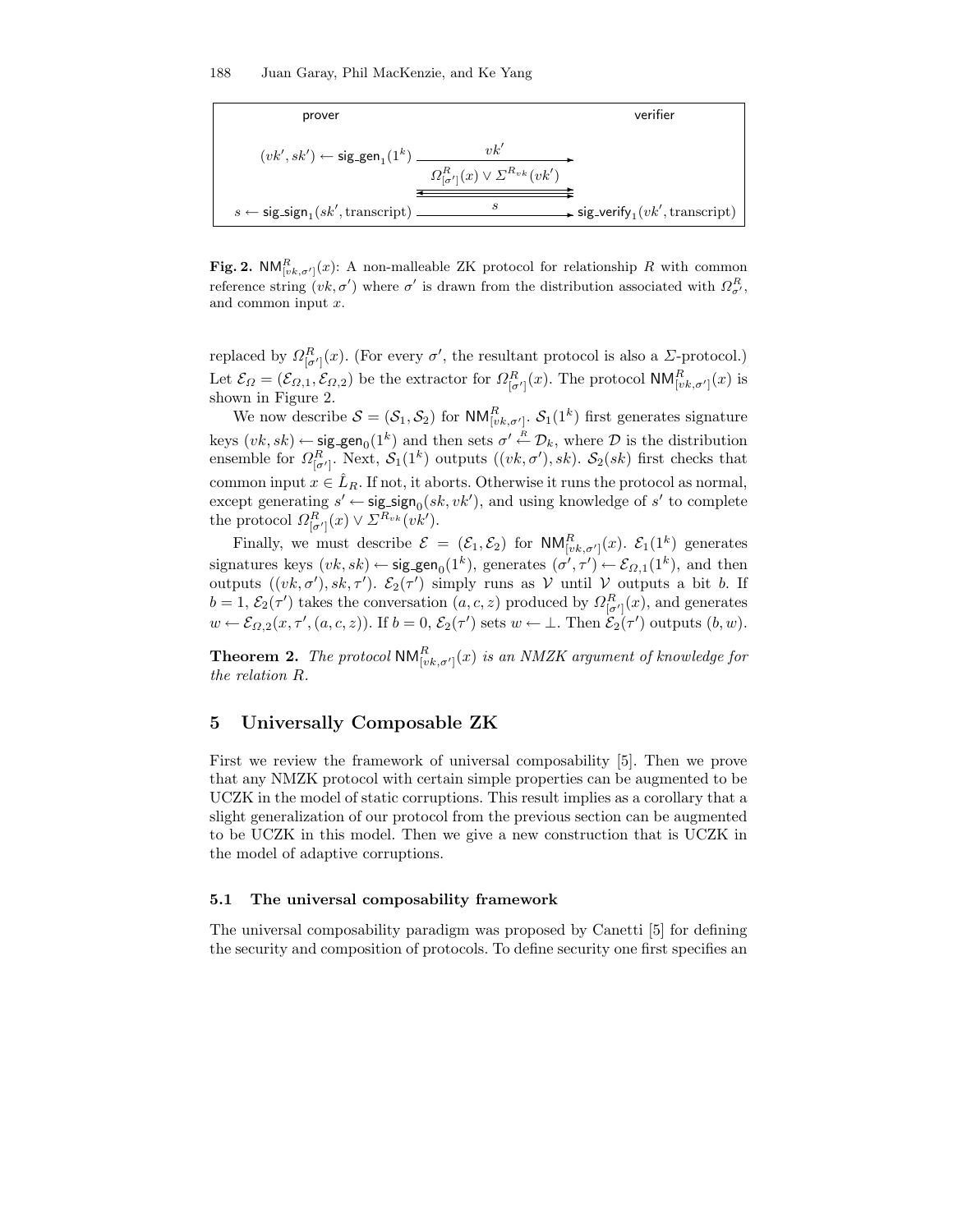ideal functionality using a trusted party that describes the desired behavior of the protocol. Then one proves that a particular protocol operating in a real-life model securely realizes this ideal functionality, as defined below. Here we briefly summarize the framework as defined in Canetti [5].

A (real-life) protocol  $\pi$  is defined as a set of n interactive Turing Machines  $P_1, \ldots, P_n$ , designating the *n* parties in the protocol. It operates in the presence of an environment  $Z$  and an adversary  $A$ , both of which are also modeled as interactive Turing Machines. The environment  $\mathcal Z$  provides inputs and receives outputs from honest parties, and may communicate with  $A$ .  $A$  controls (and may view) all communication between the parties. We will assume that messages are authenticated, and thus  $A$  may not insert or modify messages between honest parties.<sup>10</sup>  $\mathcal A$  also may corrupt parties, in which case it obtains the internal state of the party.

The ideal process with respect to a functionality  $\mathcal F$ , is defined for n parties  $P_1, \ldots, P_n$ , an environment Z, and an (ideal-process) adversary S. However,  $P_1, \ldots, P_n$  are now dummy parties that simply forward (over secure channels) inputs received from  $\mathcal Z$  to  $\mathcal F$ , and forward (again over secure channels) outputs received from  $\mathcal F$  to  $\mathcal Z$ . Thus the ideal process is a trivially secure protocol with the input-output behavior of  $\mathcal{F}$ .

To formulate the universal composition theorem, Canetti [5] also introduces a a hybrid model, a real-life model with access to an ideal functionality  $\mathcal{F}$ . In particular, this F-hybrid model functions like the real-life model, but where the parties may also exchange messages with an unbounded number of copies of  $\mathcal{F}$ , each copy identified via a unique *session identifier* (sid). The communication between the parties and each one of these copies mimics the ideal process, and in particular the hybrid adversary does not have access to the contents of the messages. See Canetti [5] for details of the universal composition theorem.

The zero-knowledge functionality. The (multi-session) ZK functionality is given in Figure 3. In the functionality, parameterized by a relation  $R$ , the prover sends to the functionality the input x together with a witness w. If  $R(x, w)$  holds, then the functionality forwards x to the verifier. As pointed out in  $[5]$ , this is actually a proof of knowledge in that the verifier is assured that the prover actually knows  $w$ . Note the two types of indices: the *sid*, which, as before, differentiates messages to  $\hat{\mathcal{F}}^{R}_{\text{ZK}}$  from messages sent to other functionalities, and *ssid*, the sub-session ID, which is unique per input message (or proof).

Recall that we will be designing and analyzing protocols in the common reference string model, and so they will be operating in the  $\mathcal{F}_{\text{CRS}}^{\mathcal{D}}$ -hybrid model, where  $\mathcal{F}_{CRS}^{\mathcal{D}}$  is the functionality that, for a given security parameter k, chooses a string from distribution  $\mathcal{D}_k$  and hands it to all parties.

 $^{\rm 10}$  This feature could be added to an unauthenticated model using a message authentication functionality as described in [5].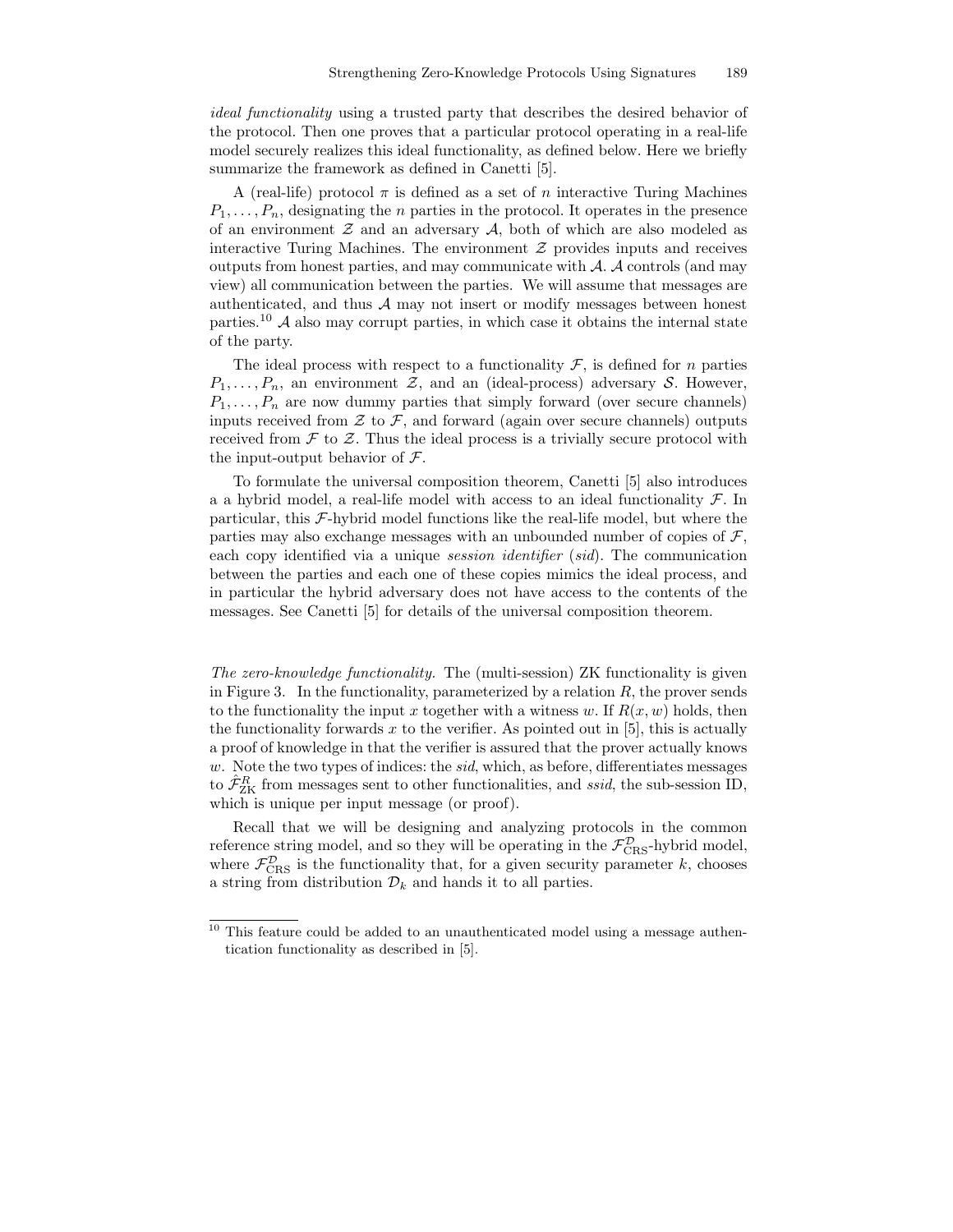# Functionality  $\hat{\mathcal{F}}^{R}_{\text{ZK}}$

 $\hat{\mathcal{F}}_{\text{ZK}}^R$  proceeds as follows, running with security parameter k, parties  $P_1, \ldots, P_n$ , and an adversary  $S$ :

– Upon receiving (zk-prover, sid, ssid,  $P_i$ ,  $P_j$ , x, w) from  $P_i$ : If  $R(x, w)$  then send (ZK-PROOF, sid, ssid,  $P_i$ ,  $P_j$ , x) to  $P_j$  and S and halt. Otherwise, ignore.

Fig. 3. The multi-session zero-knowledge functionality (for relation  $R$ )

#### 5.2 NMZK implies UCZK

Let  $\Pi$  be an NMZK protocol between a prover and verifier. We say  $\Pi$  is augmentable if the prover sends the first message, and this message contains the common input  $x$ , along with auxiliary data aux that may contain any arbitrary public values. (The reason for aux is discussed below.) We will show how to augment  $\Pi$  with additional information in each message to allow it to be used between two parties in the universal composability framework. This augmented protocol is denoted  $\hat{\Pi}$ , and is constructed as follows.

For an instance of  $\hat{H}$  run between parties  $P_i$  and  $P_j$ , set aux to  $(ssid, P_i, P_j)$ , where  $ssid$  is defined in the previous section,  $P_i$  is the identity of the prover, and  $P_i$  is the identity of the verifier.<sup>11</sup> Then the  $\ell$ th prover message is formatted as  $(\text{prv}_{\ell}, sid, ssid, P_i, \text{prv-data}_{\ell}),$  where  $\text{prv}_{\ell}$  is the label for the  $\ell$ th prover message, and  $\mathsf{prv}\text{-}\mathsf{data}_\ell$  is the data field containing the  $\ell\text{th}$  message sent by the prover in  $\Pi$ . Analogously, the  $\ell$ th verifier message is formatted as (ver<sub> $\ell$ </sub>, sid,  $S$ <sub>i</sub>, ver-data $_{\ell}$ ). where ver<sub> $\ell$ </sub> is the label for the  $\ell$ th verifier message, and ver-data $\ell$  is the data field containing the  $\ell$ th message sent by the verifier in  $\Pi$ . Finally, before accepting, the verifier checks that aux corresponds to the values  $(ssid, P_i, P_j)$  outside the prover data field, and that aux was not used previously.

**Theorem 3.** Let  $\Pi = (\mathcal{D}, \mathcal{P}, \mathcal{V}, \mathcal{S}_{\Pi} = (\mathcal{S}_{\Pi,1}, \mathcal{S}_{\Pi,2}), \mathcal{E}_{\Pi} = (\mathcal{E}_{\Pi,1}, \mathcal{E}_{\Pi,2})$  be an augmentable NMZK protocol for a relation R. Then the augmented protocol  $\hat{\Pi}$ securely realizes functionality  $\hat{\mathcal{F}}_{\text{ZK}}^R$  in the  $\mathcal{F}_{\text{CRS}}^{\mathcal{D}}$ -hybrid model, assuming static corruptions.

We say a protocol  $\hat{\Pi}$  is a UCZK protocol for R if it securely realizes functionality  $\hat{\mathcal{F}}_{\text{ZK}}^R$  in the  $\mathcal{F}_{\text{CRS}}^{\mathcal{D}}$ -hybrid model, for some  $\mathcal{D}$ .

**Corollary 1.** Let  $\Pi$  be protocol  $NM_{[vk,\sigma']}^R(x)$  from Figure 2 with the addition of the common input x and  $\textsf{aux} = (s\,, P_i, P_j)$  in the first message. Then the augmented protocol  $\hat{\Pi}$  is a UCZK protocol for R, assuming static corruptions.

 $11$  This auxiliary data aux is necessary since NMZK allows copying proofs exactly, but the ZK functionality does not, and thus we need some way to make every proof distinct.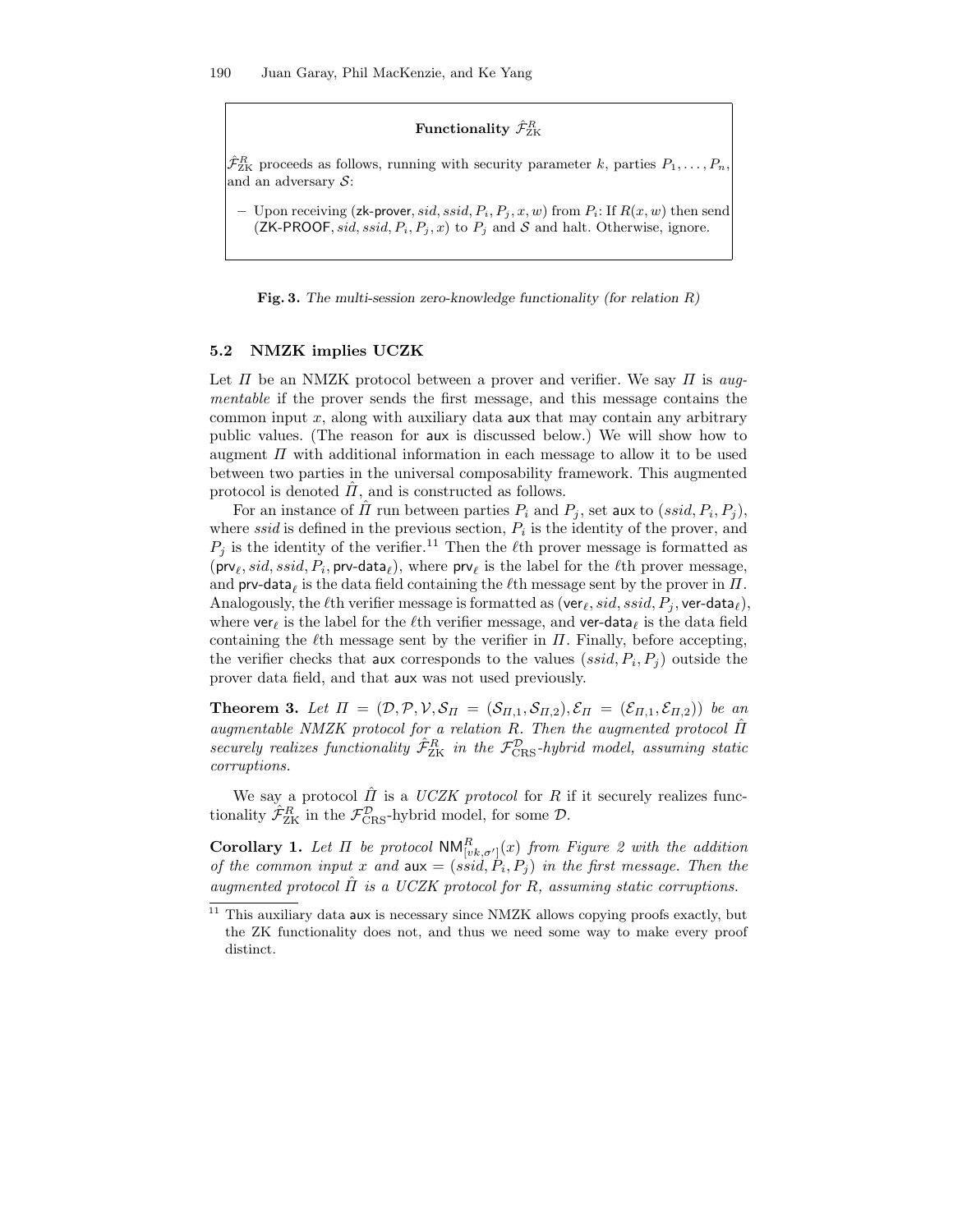#### 5.3 UCZK: Adaptive corruptions

Our basic idea to deal with adaptive corruptions is to take the augmentable version of the NMZK protocol from Corollary 1, denoted  $\text{NM}_{[vk,\sigma']}^R(x; \text{aux}),$  and apply to it the technique proposed by Damgård [13] and Jarecki and Lysyanskaya [27] in which a trapdoor commitment is used to commit to the first message of a  $\Sigma$ -protocol, and then this commitment is opened when sending the third message. Informally, a trapdoor commitment is a commitment scheme with the additional property that there is a secret trapdoor such that knowing the trapdoor allows a committer to decommit to an arbitrary value. More precisely,  $TC = (TCgen, TCcom, TCver, TCkeyver, TCfake)$  is a trapdoor commitment scheme if it satisfies the properties of completeness, binding, perfect secrecy, and trapdoorness. The first three properties are the same as in any unconditionally-hiding commitment scheme. The trapdoor property says (informally) that  $\mathsf{TCgen}(1^k)$  outputs a secret key (the trapdoor) along with the public key, and that using this secret key and a commitment/decommitment pair  $(c, d)$ associated with a value v, (i.e.,  $(c, d) \leftarrow \text{TCom}(pk, v)$ ), the function TCfake can for any value  $v'$  output a decommitment  $d'$  that is a valid decommitment of  $c$ resulting in  $v'$  (i.e.,  $\mathsf{TCover}(pk, c, v', d') = 1$ ).

However, for technical reasons, a "plain" trapdoor commitment does not provide the properties we need to deal with adaptive corruptions, and so we define a stronger type of trapdoor commitment scheme, which we call a simulation-sound trapdoor commitment (SSTC) scheme.<sup>12</sup> Roughly speaking, an SSTC scheme is a trapdoor commitment scheme with an extra input id to the commitment protocol, which guarantees that a commitment made by the adversary using input id is binding, even if the adversary has seen any commitment using input id opened (using a simulator that knows a trapdoor) once to any arbitrary value, and moreover, any commitment using  $id' \neq id$  opened (again using the simulator) an unbounded number of times to any arbitrary values.

Now let  $\Pi$  be a three move interactive proof protocol with common input  $x$ , auxiliary input aux, witness w, common reference string  $\sigma$ , and prover random bits r. Similarly to Σ-protocols, we use the notation  $a_{\Pi}(\cdot)$ ,  $z_{\Pi}(\cdot)$ , and verify<sub> $\Pi(\cdot)$ </sub> to denote the algorithms for computing the two messages of the prover, and verifying the proof, respectively. Using this notation, the protocol  $\mathsf{UC}_{[pk^*,vk,\sigma']}^{R}(x; \mathsf{aux})$ is shown in Figure 4.

**Theorem 4.** Let  $\Pi'$  be the protocol  $\mathsf{UC}_{[pk^*,vk,\sigma']}^R(x; \textsf{aux}),$  where

 $\mathsf{aux} = (ssid, P_i, P_j)$ . Then the augmented protocol  $\hat{\Pi}'$  securely realizes functionality  $\hat{\mathcal{F}}^{R}_{\text{ZK}}$  in the  $\mathcal{F}^{\mathcal{D}}_{\text{CRS}}$ -hybrid model where erasing is allowed, assuming adaptive corruptions.

 $12$  Universally-composable commitments  $[6, 8]$  would also suffice, and can be constructed using trapdoor permutations. However, this construction is not as efficient as the SSTC scheme in this paper.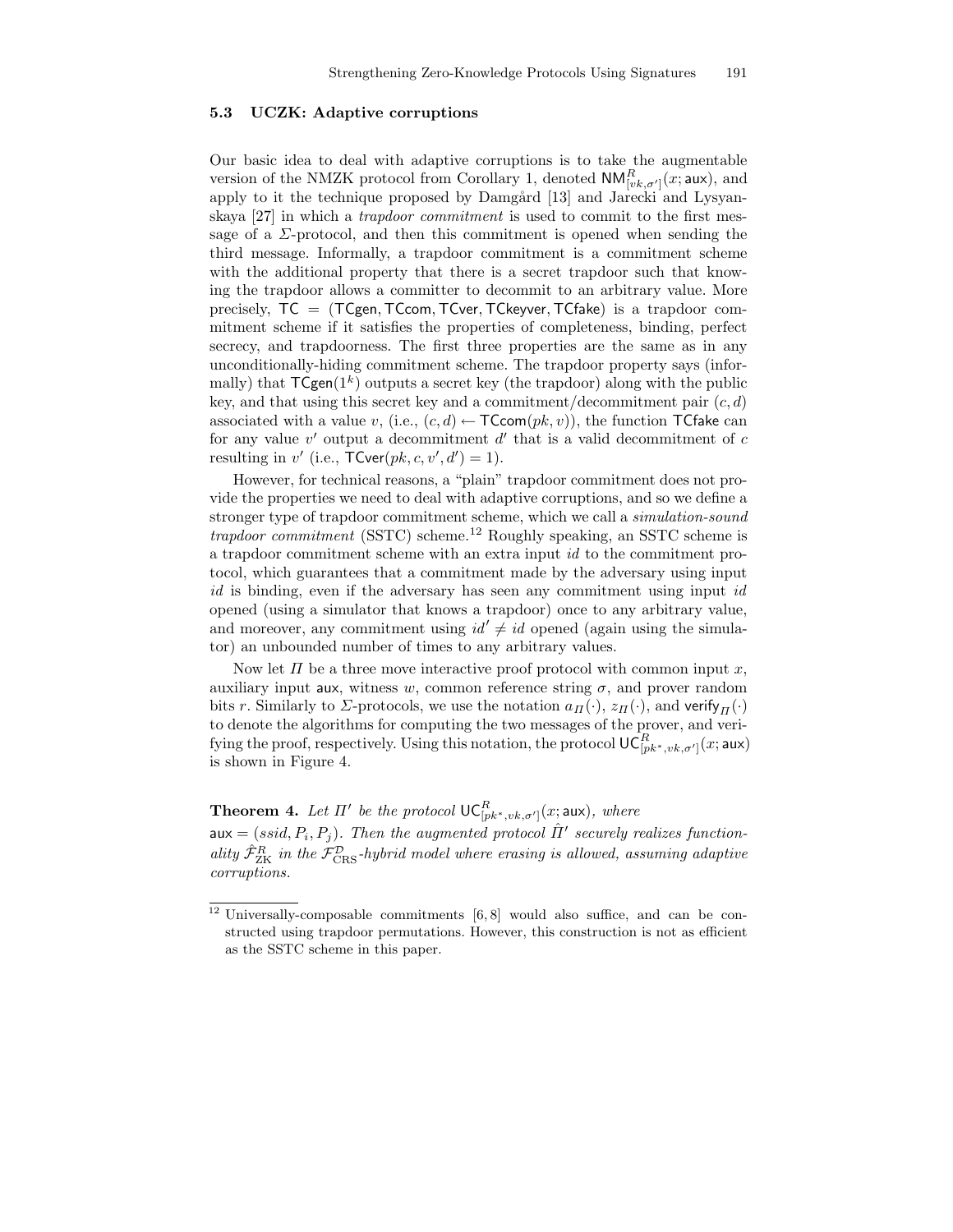

**Fig. 4.**  $\mathsf{UC}_{[pk^*,vk,\sigma']}^{R}(x; \textsf{aux})$ : A UCZK protocol for R with common reference string  $(pk^*, vk, \sigma')$  drawn from  $\mathcal{D}_{pk}(\mathsf{TC}) \times \mathcal{D}_{vk}(\mathsf{SIG}_0) \times \mathcal{D}_{\sigma}(\Omega^R)$ , common input x, and auxiliary input aux where  $\Pi = \mathsf{NM}_{[vk,\sigma']}^R(x; \mathsf{aux})$ :

## 6 Efficient Instantiations

Here we briefly discuss some efficient instantiations of our constructions.

Signature schemes First we note that for our constructions we can use a more general version of the  $\Sigma$ -protocol for proving knowledge of signatures, as follows. Consider the binary relation  $R_{vk} = \{(m, s)\}\$ for a signature scheme SIG. We say a polynomial-time computable function  $f$  is a *partial knowledge function* of SIG. if there exists a probabilistic polynomial-time machine  $M$  such that every  $m$ and  $vk, \{s_1 : s_1 \leftarrow M(m, vk)\}\$ and  $\{s_1 : s \leftarrow \text{sign}(vk, m); s_1 \leftarrow f(m, vk, s)\}\$ have the same distribution. Intuitively, a partial knowledge function carries part of the information about the signature, yet can be efficiently sampled without even knowing one. If a signature scheme SIG has a partial knowledge function f, then the relation  $R'_{vk} = \{((m, s_1), s) : (m, s) \in R_{vk} \land s_1 = f(m, vk, s)\}\)$  can replace  $R_{vk}$  in the constructions for  $\mathsf{USS}_{[vk]}^R$ ,  $\mathsf{NM}_{[vk,\sigma']}^R(x)$ , and  $\mathsf{UC}_{[pk^*,vk,\sigma']}^R(x)$ , with  $P$  sending a randomly sampled  $s_1$  (partial knowledge) before running the Σ-protocol  $\Sigma^R(x)$  ∨  $\Sigma^{R'_{vk}}(vk', s_1)$ . We say  $R'_{vk}$  is a partial signature relation for SIG.

It can be shown that the Cramer-Shoup signature scheme [12] and the DSA signature scheme [30] both admit efficient  $\Sigma$ -protocols for proving knowledge of signatures using this more general definition, and thus can be plugged into our constructions. We discuss the detailed constructions in the full version.

Efficient  $\Omega$ -protocols In the full version we describe an efficient  $\Omega$ -protocol for proving knowledge of a discrete logarithm. This protocol is based on the Decisional Composite Residuosity assumption and the Strong RSA assumption. In the full version we also describe a generalized version of  $\Omega$ -protocols, and an efficient generalized  $\Omega$ -protocol for proving plaintext knowledge of ElGamal encryptions.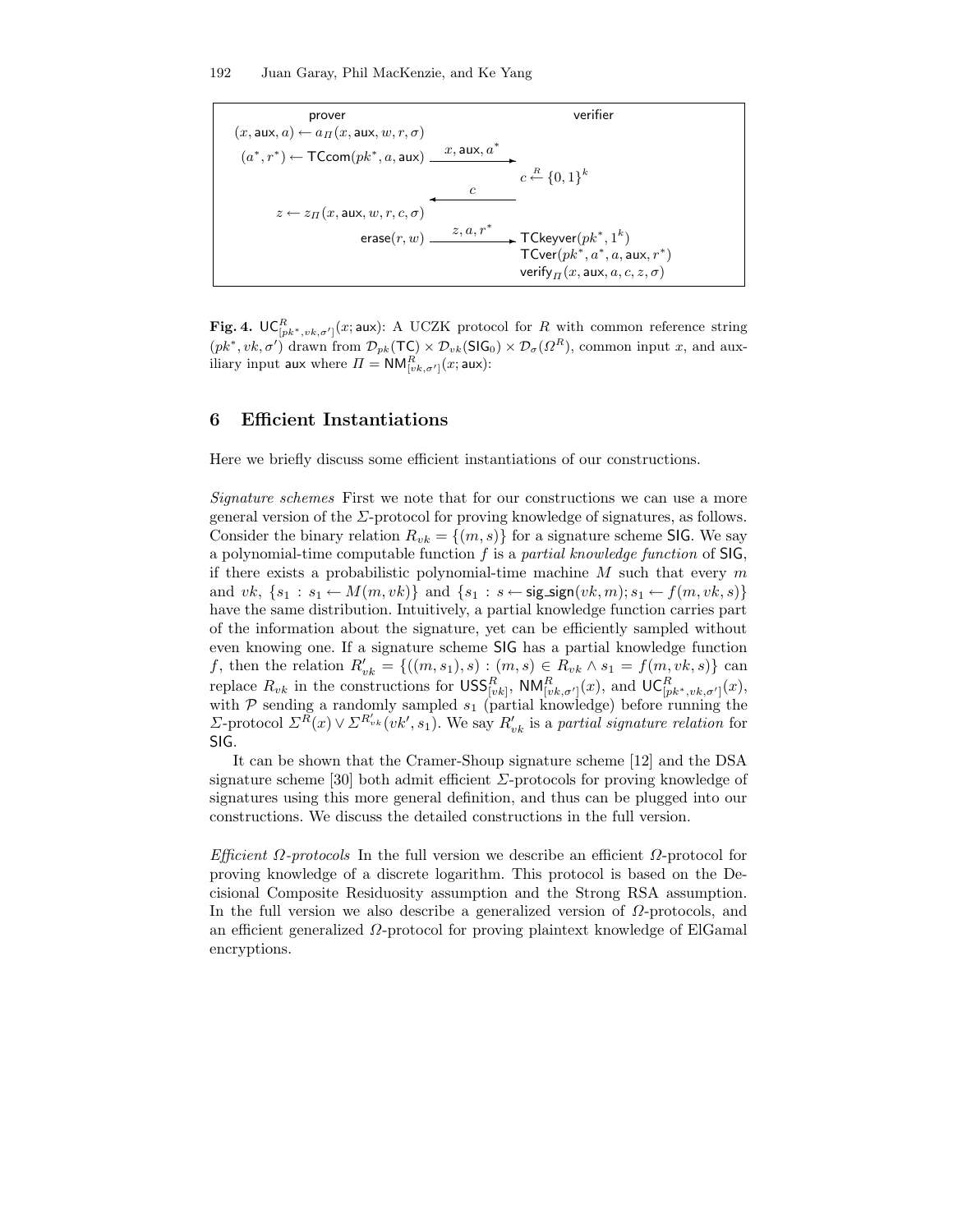# References

- 1. B. Barak. How to Go Beyond the Black-box Simulation Barrier. In  $42nd$  IEEE Symp. on Foundations of Computer Sci., 106–115, 2001.
- 2. B. Barak. Constant-Round Coin-Tossing With a Man in the Middle or Realizing the Shared Random String Model. In 43rd IEEE Symp. on Foundations of Computer Sci., 345–355, 2002
- 3. N. Bari´c and B. Pfitzmann. Collision-free accumulators and fail-stop signature schemes without trees. In Advances in Cryptology – EUROCRYPT '97 (LNCS 1233), 480–494, 1997.
- 4. D. Boneh. The decision Diffie-Hellman problem. In Proceedings of the Third Algorithmic Number Theory Symp. (LNCS 1423), 48–63, 1998.
- 5. R. Canetti. Universally composable security: A new paradigm for cryptographic protocols. In 42nd IEEE Symp. on Foundations of Computer Sci., 136–145, 2001.
- 6. R. Canetti and M. Fischlin. Universally composable commitments. In Advances in Cryptology – CRYPTO 2001 (LNCS 2139), 19–40, 2001.
- 7. R. Canetti, J. Kilian, E. Petrank and A. Rosen. Concurrent zero-knowledge requires  $\tilde{\Omega}(\log n)$  rounds. In 33rd ACM Symp. on Theory of Computing, 570–579, 2001.
- 8. R. Canetti, Y. Lindell, R. Ostrovsky and A. Sahai. Universally composable twoparty computation. In 34th ACM Symp. on Theory of Computing, 494–503, 2002. Full version in ePrint archive, Report 2002/140. http://eprint.iacr.org/, 2002.
- 9. R. Canetti and T. Rabin. Universal Composition with Joint State In ePrint archive, Report 2002/047, http://eprint.iacr.org/, 2002.
- 10. S. A. Cook. The complexity of theorem-proving procedures. In 3rd IEEE Symp. on Foundations of Computer Sci., 151–158, 1971.
- 11. R. Cramer, I. Damgård, and B. Schoenmakers. Proofs of partial knowledge and simplified design of witness hiding protocols. In Advances in Cryptology – CRYPTO '94 (LNCS 839), pages 174–187, 1994.
- 12. R. Cramer and V. Shoup. Signature scheme based on the strong RSA assumption. In ACM Trans. on Information and System Security 3(3):161-185, 2000.
- 13. I. Damgård. Efficient Concurrent Zero-Knowledge in the Auxiliary String Model. In Advances in Cryptology – EUROCRYPT 2000 (LNCS 1807), 418–430, 2000.
- 14. I. Damgård and J. Nielsen. Perfect hiding and perfect binding universally composable commitment schemes with constant expansion factor. In Advances in Cryptol $ogy - CRYPTO 2002$  (LNCS 2442), 581–596, 2002. Full version in *ePrint Archive*, report 2001/091. http://eprint.iacr.org/, 2001.
- 15. A. De Santis, G. Di Crescenzo, R. Ostrovsky, G. Persiano and A. Sahai. Robust non-interactive zero knowledge. In Advances in Cryptology – CRYPTO 2001 (LNCS 2139), 566–598, 2001.
- 16. D. Dolev, C. Dwork and M. Naor. Non-malleable cryptography. SIAM J. on Comput., 30(2):391-437, 2000. Also in 23rd ACM Symp. on Theory of Computing, 542–552, 1991.
- 17. C. Dwork, M. Naor and A. Sahai. Concurrent zero-knowledge. In 30th ACM Symp. on Theory of Computing, 409–418, 1998.
- 18. C. Dwork and A. Sahai. Concurrent Zero-Knowledge: Reducing the Need for Timing Constraints. In Advances in Cryptology – CRYPTO '98 (LNCS 1462), 442–457, 1998.
- 19. T. ElGamal. A public key cryptosystem and a signature scheme based on discrete logarithms. IEEE Trans. on Information Theory, 31:469–472, 1985.